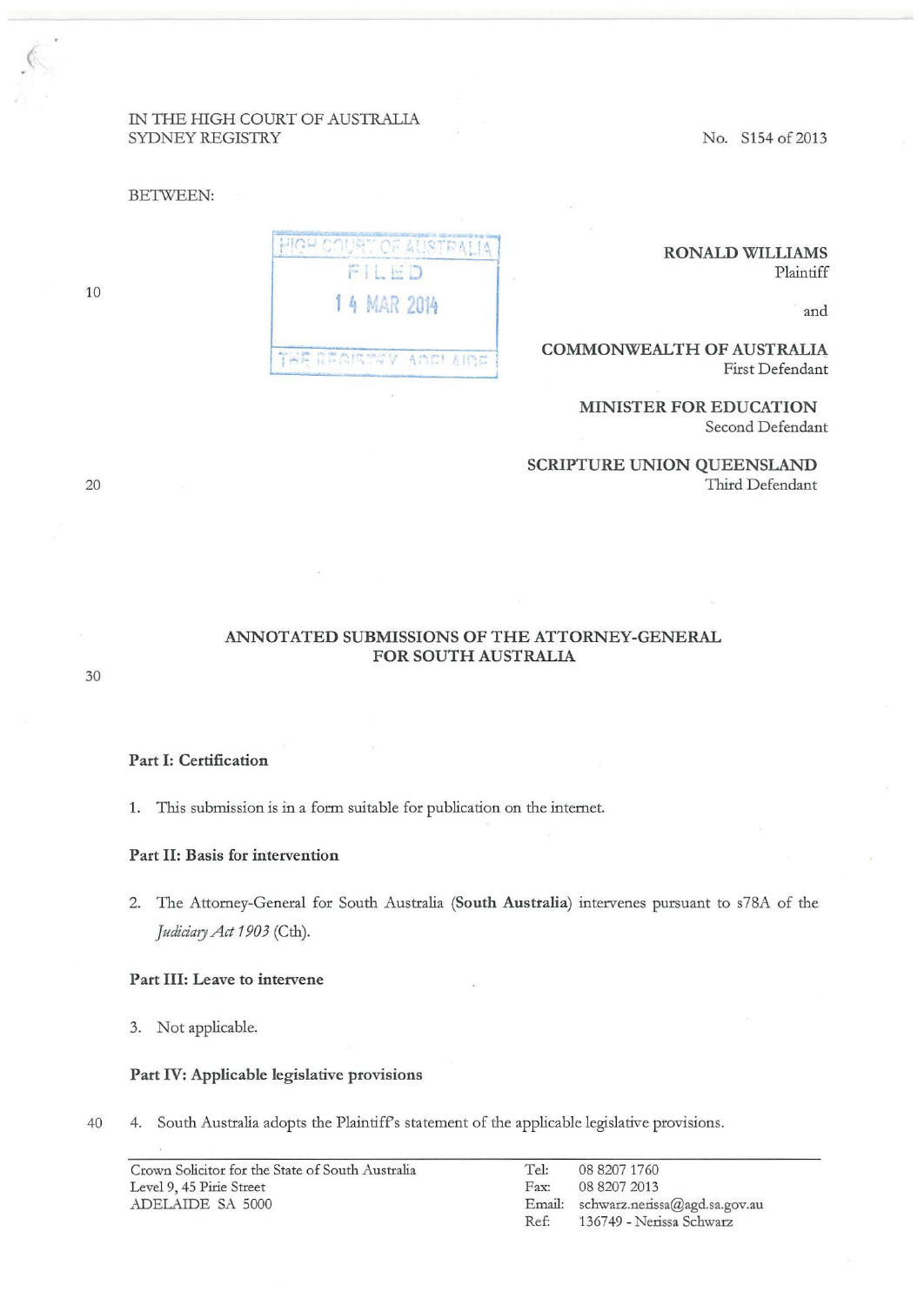## Part V: Submissions

#### **Issues and Summary of Submissions**

- 5. Putting aside there being an estoppel, and assuming the correctness of *Williams v Commonwealth*<sup>1</sup> *(Williams (No 1))*, the issues in this case are whether either:
	- a. s8 of each of the *Appropriation Act (No 1) 2011-2012* (Cth), *the Appropriation Act (No 3) 2011*-2012 (Cth), the *Appropriation Act* (No 1) 2012-2013 (Cth) and the *Appropriation Act* (No 1) 2013-2014 (Cth) (the Appropriation Acts); or
	- b. s32B of the *Financial Management and Accountability Act 1997* (Cth) (FMA Act),

confers power upon the Commonwealth executive to enter into, vary and expend monies under the 10 SUQ Funding Agreement as part of the National School Chaplaincy and Student Welfare Program (NSCSWP).

- 6. In short, South Australia's submission is that neither does because:
	- a. the Appropriation Acts do not confer power to spend and contract;
	- b. if the Appropriation Acts or the FMA Act do confer power to spend and contract they can do so only insofar as the Commonwealth has legislative power to so empower. For that reason they must be read down and can only operate to validly confer power to spend and contract with respect to an "outcome" (in the case of the Appropriation Acts) or "specify"  $4$  program" (within the meaning of s32B FMA Act) that is within Commonwealth legislative power;
- c. so read down, neither the Appropriation Acts or FMA Act can validly authorise the entry into, or the making of payments under, the SUQ Funding agreement. That is because Outcome 2 in the Appropriation Acts, the NSCSWP in the Portfolio Statements, and the NSCSWP as described in the *Financial Management and Accountability Regulations* 1997 (Cth) (FMA Regs), have an operation beyond legislative power and cannot be read down so as to fall within power.
	- 7. South Australia makes no submission as to whether the First and Second Defendants are prevented by an estoppel from challenging the correctness of *Williams (No 1)*. Nor do these submissions deal with the correctness of that decision. Depending upon the submissions filed by the Defendants in relation to that issue, South Australia may seek permission to file submissions by way of a reply.

(2012) 248 CLR 156.

 $\mathbf{1}$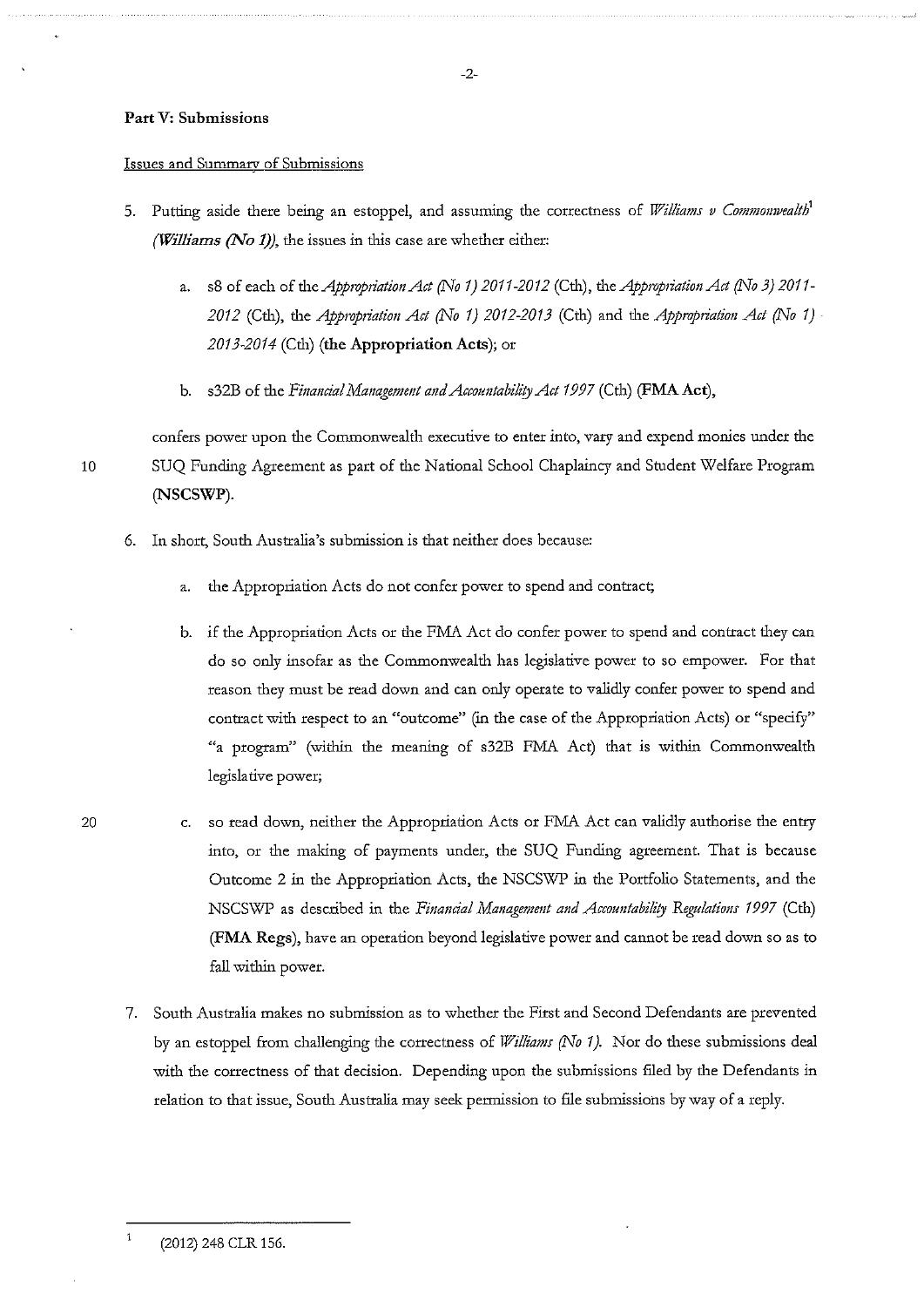#### Argument

- 8. Section 32B FMA Act is a source of power of last resort. Before it is engaged, it must be concluded **that no other source of power supports the relevant arrangement or payments thereunder.**
- 9. Tims, before considering the effect of s32B FMA Act, it is necessary to consider whether the Commonwealth has power to enter into the SUQ Funding Agreement, and make payments under it, from a source other than s32B FMA Act. In *Williams (No 1)* four Judges of this Court decided that, **absent legislative provision, the Commonwealth did not have power to enter into or make payments**  under the Darling Heights Funding Agreement.<sup>2</sup> It is therefore necessary to consider whether any support for the SUQ Funding Agreement, or payment under it, is provided by a Commonwealth law 10 other than the FMA Act. In this regard, the First and Second Defendants point to the Appropriation Acts.<sup>3</sup>
	- Construction and Validity of the Appropriation Acts

# *Construction of the Appropriation Acts*

- 10. The First and Second Defendants submit that the Appropriation Acts supply power for the entry into, variation of, and making of payments under, the SUQ Agreement. The relevant section is  $s8(1)$ of each of the Appropriation Acts which provides that:
	- **(1) The amount specified in an administered item for an outcome for an .Agency may be applied for expenditure for the purpose of contributing to that outcome.**
- 11. The text of  $s8(1)$  might be suggested to have three possible meanings:
- 20

- First, as only *enabling* the application of money for a particular purpose, in the sense of permitting the application of money for such purpose. That is, the section merely appropriates money by setting it aside, or quarantining it, for a particular purpose.
- b. Second, as *enabling* the application of money for a particular purpose *and empowering* the Commonwealth to so apply the money. That is, the section appropriates money by setting **it . aside, or quarantining it for a particular purpose, and confers power upon the**  Commonwealth to spend the money for that purpose.
- c. Third, as only empowering the application of money, with other provisions assuming the role of *enabling* the application of money. In support of this posited construction, it might be argued that s16 of the *Appropriation Act (No 1) 2011-2012* (Cth) and s15 of each of the *Appropriation Act (No 3) 2011-2012* (Cth), the *Appropriation Act (No 1) 2012-2013* (Cth) and

<sup>2</sup>  (2012) 248 CLR 156 at [4], [83] (French CJ), [88], [138], [161] (Gummow and Bell JJ), [451], [457], [544] (Crennan J).

<sup>3</sup>  First and Second Defendants' Amended Defence, [30J(b), [38J(b), [43](b), [43](c), [48](b), [53J(b), [62](b), [67](b), [72](b), [77](b), [82](b), [87](b), [88B](b), [SSE] (b), [88H](b) [Core Special Case Book, Document 4].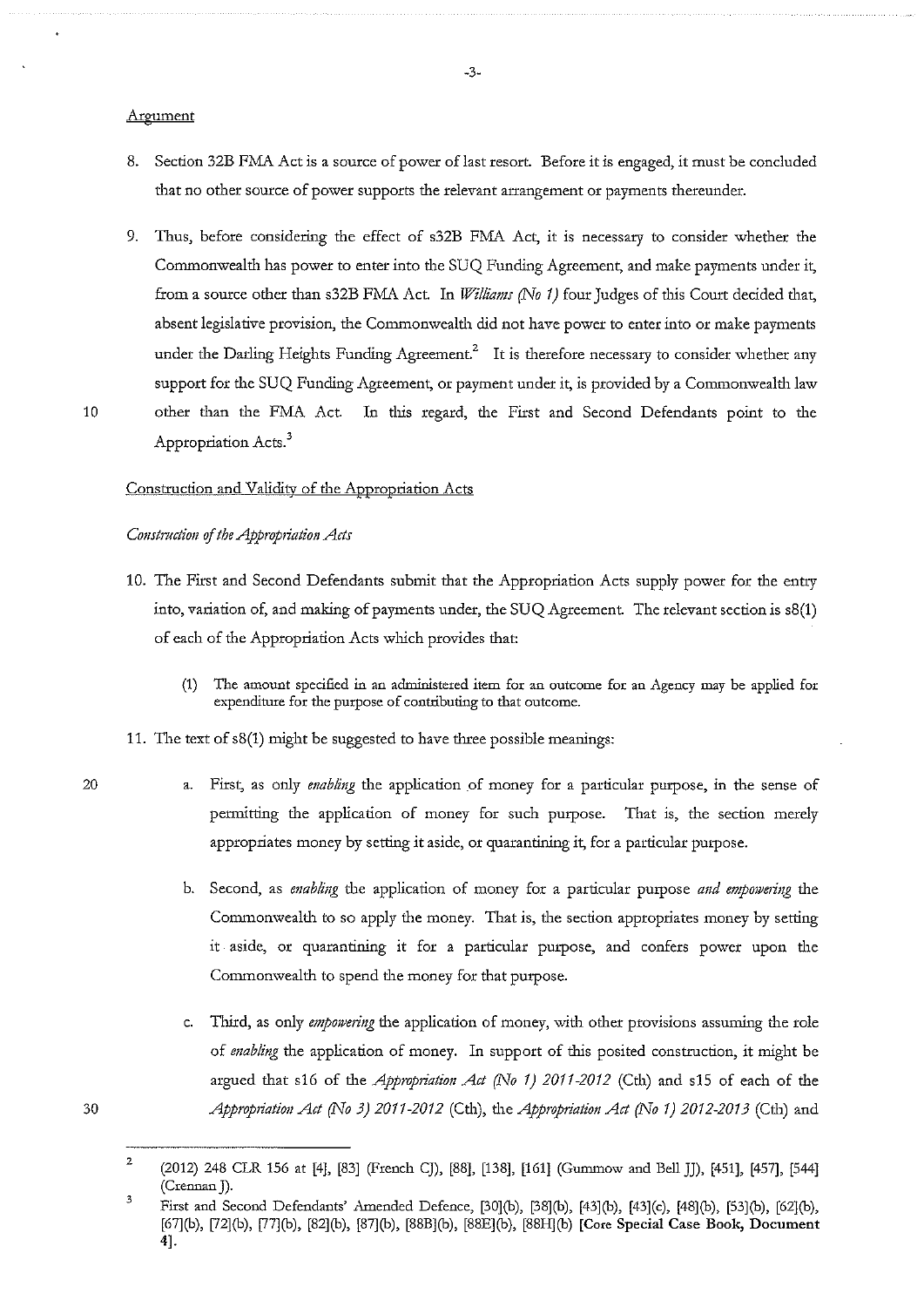the *Appropriation Act (No 1) 2013-2014* (Cth) is the operative provision that effects the appropriation.

- 12. The First and Second Defendants would also see the second and third constructions as implicitly containing all powers necessary and incidental to the power to spend, including the power to enter into a contract for the payment of money and the power to impose terms and conditions as part of **such a contract.**
- 13. South Australia submits that, having regard to matters of history and constitutional context, the fust construction is the appropriate one. The construction of the Appropriation Acts is to be resolved by reference to text and context. As Gleeson CJ observed in *Combet v Commonwealth*, while the 10 language is controlling " ... the meaning of that language is to be understood in a context which includes the *Constitution*, parliamentary practice, accounting standards and principles and methods of public administration."<sup>4</sup> Parliamentary practice is a matter of considerable weight.<sup>5</sup>
	- 14. Parliamentary practice is a product of history and convention. Since at least the English Revolution of 1688 the House of Commons has insisted on control of expenditures of the Crown.<sup>6</sup> The result has been the evolution of a fundamental rule of constitutional law that the Crown cannot expend money without the authorisation of Parliament.<sup>7</sup> In Australia, at the federal level, that principle is embodied in ss81 and 83 of the *Constitution*.<sup>8</sup> In the *Victoria v Commonwealth*  $\mathscr O$  *Hayden (AAP Case)*, Mason J said:9

.. **. Section 83 in providing that "No money should be drawn from the Treasury of the Commonwealth except under appropriation made by law", gives expression to the established principle of English constitutional law enunciated by \liscount Haldane** *inAucklmrd Harbour Board v The Ki11g10:* **"no money can be taken out of the consolidated Fund into which the revenues of the State have been paid, excepting under a distinct authorization from Parliament itself'. An Appropriation .Act has a twofold purpose. It has a negative as well as positive effect. Not only does it authorize the Crown to withdraw moneys from**  the Treasury, it "restrict(s) the expenditure to the particular purpose", as Isaacs and Rich JJ observed in The Commonwealth v Colonial Ammunition Co Ltd<sup>11</sup>.

**Their Honours, after noting that an Appropriation Act is "financial, not regulative", continued12: "It ... neither betters nor worsens transactions in which the Executive engages within its constitutional**  domain, except so far as the declared willingness of Parliament that public moneys should be applied and **that specified funds should be appropriated for such a purpose is a necessary legal condition of the transaction." An Appropriation .Act therefore is something of a rara avis in the world of statutes; its effect**  is limited in the senses already explained; apart from this effect it does not create rights, nor does it **impose duties.** 

20

<sup>4</sup>  *Combet v Commomvea!th* (2005) 224 CLR 494 at [4] (Gleeson CJ). See also [43] (McHugh J), [169] (Kirby J).

<sup>5</sup>  *Combet v Commomvea!th* (2005) 224 CLR 494 at [90] (McHugh J); in this regard, at [155] Gummow, Hayne, Callinan and Heydon JJ, while not deciding the point, noted that no party submitted that the limited reliance placed on parliamentary practice in the reasons of the Court in *Brown v West* (1990) 169 CLR 195 at 211 **QY.fason CJ, Brennan, Deane, Dawson and Toohey JJ) was inappropriate.** 

*<sup>6</sup>  Combe! v Commomvealth* (2005) 224 CLR 494 at [230] (Kirby J).

<sup>7</sup>  *Combet v Common?Vealth* (2005) 224 CLR 494 at [44] (McHugh J).

<sup>8</sup>  Brown v West (1990) 169 CLR 195 at 205 (Mason CJ, Brennan, Deane, Dawson and Toohey JJ).

<sup>9</sup>  Victoria v Commonwealth and Hayden (AAP Case) (1975) 134 CLR 338 at 392-393 (Mason J).

<sup>10</sup>  [1924] AC 318 at 326.

<sup>11</sup>  (1924) 34 CLR 198 at 224.

<sup>12</sup>  (1924) 34 CLR 224-225.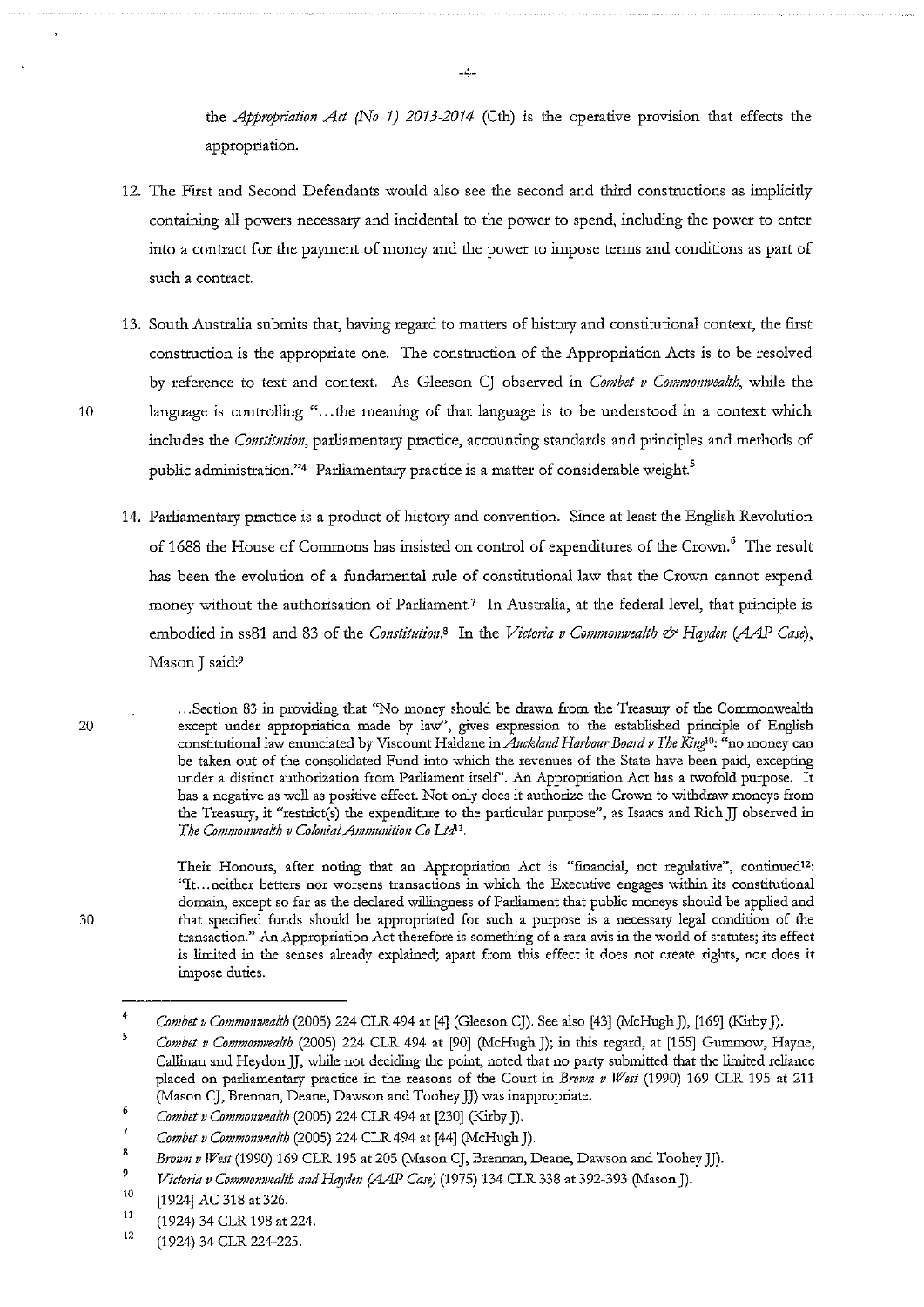15. Thus, s81 prevents the application of money in the Consolidated Revenue Fund otherwise than in accordance with an appropriation by Parliament.<sup>13</sup> Section 83 ensures that any appropriation is **made by law, and not by vote or resolution of the lower House alone. <sup>14</sup>**

-5-

- 16. As to the manner of appropriation by law, under English constitutional convention, as early as the second half of the seventeenth century the House of Commons had resolved that money Bills should not be amended by the House of Lords and that such Bills could only originate in the House of Commons. In Australia, at the federal level, that convention, in a compromised form which gave greater control to the Senate, came to be embodied ss53, 54 and 55 of the *Constitution*.<sup>15</sup>
- 17. From the above, it may be seen that to appropriate means to enable the use of money in the sense 10 of removing a prohibition that would otherwise apply, embodied in s83 of the *Constitution*. The appropriation is the legal segregation of money from the general mass of the Consolidated Fund and its dedication to the execution of some purpose.<sup>16</sup> An appropriation is not concerned with rights **and liabilities, but merely concerns the relationship between Parliament and the executive in matters**  of finance.<sup>17</sup> It discloses Parliament's assent to the expenditure of moneys appropriated for the purposes stated in the appropriation.<sup>18</sup> To appropriate does not mean to empower the executive to apply money for a particular purpose. Thus in *New South Wales v Commonwealth (Surplus Revenue Case)*, Griffith CI said:<sup>19</sup>

**The appropriation of public revenue is, in form, a grant to the Sovereign, and the Appropriation Acts operate as an authority to the Treasurer to make the specified disbursements. A contractual obligation may or may not be added by some statutory provision or by authorised agreement, but it does not arise from the appropriation. The Appropriation Act does, however, operate as a provisional setting apart or diversion from the Consolidated Revenue Fund of the sum appropriated by the Act.** 

18. The point was helpfully summarised by Heydon J in *Pape v Commissioner ofTaxatiou (Pape):<sup>20</sup>*

*The imp01ta11t but 11mrow ju11ction* **of** *appropriatio11.* **Statutory language effectuating an appropriation merely creates a capacity to withdraw money from the Consolidated Revenue Fund and set it aside for a particular purpose. The appropriation regulates the relationship between the legislature and the Executive. It vindicates the legislature's long-established right, in Westminster systems, to prevent the**  Executive spending money without legislative sanction. The appropriation of public revenue operates as **a grant by the legislature to the Executive giving the Executive authority to segregate the relevant money issued from the Consolidated Revenue Fund and to dedicate it to the execution of some purpose which either the Constitution has itself declared, or Parliament has lawfully determined, shall be carried out21. It also operates so as to restrict any expenditure of the money appropriated to the particular purpose for** 

20

<sup>13</sup>  *Notthem Suburbs General Cemetery Reserve Tl7!st v Commomvealth* (1993) 176 CLR 555 at 580 (Brennan]).

<sup>14</sup>  *Pape v Commissiouer of Taxation* (2009) 238 CLR 1 at [209] (Gummow, Crennan and Bell JJ); *Victoria v Commouwealth and Haydeu (AAP Case)* (1975) 134 CLR 338 at 386 (Stephen J).

<sup>15</sup> *Combet v Commonwealth* (2005) 224 CLR 494 at [44]-[46] (McHugh J).

<sup>16</sup>  *Ne1v South Wales v Commouwealth {Smplus Reveuue Case)* (1908) 7 CLR 179 at 200 (Isaacs J); Durell, *The Priuciples*  & *Practice of the System of Cout1vl Over Parliamentary Grants* (1917), pp35-36.

<sup>17</sup>  *Pape v Commissiouer ofTaxatiou* (2009) 238 CLR 1 at [291]-[292] (Hayne and Kiefel JJ).

<sup>18</sup>  *Victotia v Commouwealth and Hayden (AAP Case)* (1975) 134 CLR 338 at 411 Gacobs J).

<sup>19</sup>  *New South Wales v Commonwealth (Smplus Revenue Case)* (1908) 7 CLR 179 at 190-191.

<sup>20</sup>  Pape v Commissioner of Taxation (2009) 238 CLR 1 at [601] (Heydon J).

<sup>21</sup>  *The State of New South Wales v The Commonwealth* (1908) 7 CLR 179 at 190 and 200; [1908] HCA 68. See also *Attomey-Gmeral (Viet) v The Commomvealth* (1945) 71 CLR 237 at 248.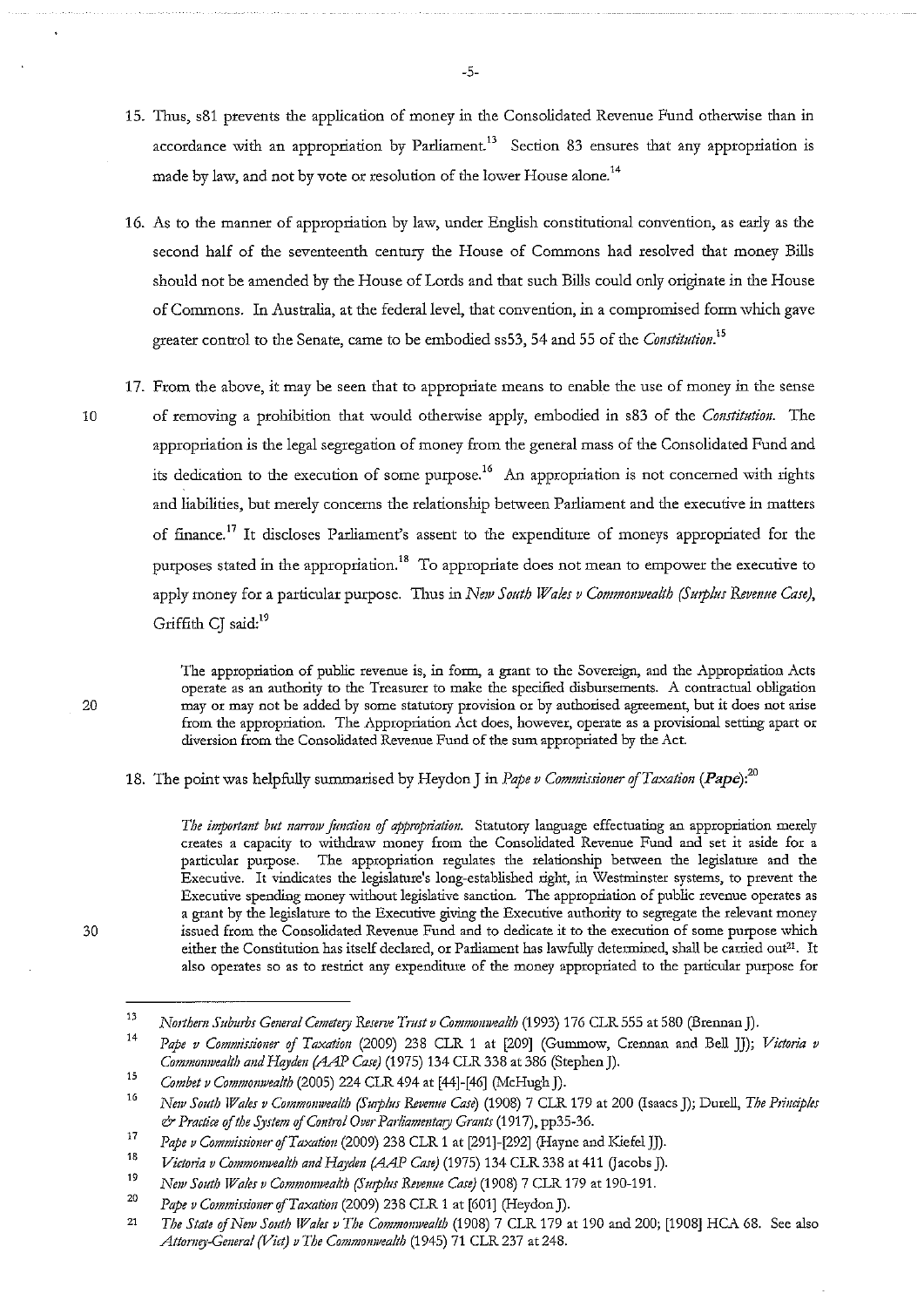which it was appropriated<sup>22</sup>. That is, it creates a duty - a duty not to spend outside the purpose in question. Beyond that it creates no rights and it imposes no duties<sup>23</sup>. Nor does it create any powers. It fulfils one pre-condition to expenditure. It does not do away with other pre-conditions to expenditure. **Of itself it gives no untrammelled power to spend.** 

**"[Appropriation] neither betters nor worsens transactions in which the Executive engages within its constitutional domain, except so far as the declared willingness of Parliament that public moneys**  should be applied and that specified funds should be appropriated for such a purpose is a necessary **legal condition of the transaction. It does not annihilate all other legal conditions. <sup>11</sup> <sup>24</sup>**

**One relevant legal pre-condition which must be satisfied is the existence of power to spend what has been appropriated. Whether the Executive has power to spend the money will depend on there being either a conferral of that power on it by legislation or some power within s 61 of the Constitution.** 

- **19. Thus, an appropriation is a necessary pre-condition to an executive power to spend,25 but does not**  speak to the scope of the executive power to spend and contract.<sup>26</sup> It is this distinction, found in the historical context, which supported the conclusion in *Pape* that s81 of the *Constitution* is not a substantive source of power to expend public money.<sup>27</sup>
- 20. It cannot be said that the drafting of Commonwealth Appropriation Acts has historically reflected an assumption that s81 of the *Constitution* provides a power to spend. As was noted by French CJ in *Pape,* the view d1at s81 of the *Constitution* creates a spending power has not ever reached the status of 20  $\text{orthodoxy.}^{28}$ 
	- **21. Furrl.1er:, rl.1e first construction is consistent with an intention to affect rights and liabilities not**  generally being attributed to appropriations legislation in relevantly identical terms.<sup>29</sup>
	- 22. Against the above history, as well as the assumed operation of the appropriations legislation in *Williams (No 1)* it may be noticed that the language of "apply" has appeared in Commonwealth appropriations legislation since Federation, until recently<sup>30</sup> found in the phrase "issue and apply". A suggestion that the language of "apply" found in s8 of the Appropriation Acts might supply a power for the executive to spend the monies appropriated is not borne out by an analysis of the meaning of that language in its historical context:
- a. Commonwealth Appropriation Acts in 1901 used the language of "issue out of the 30 Consolidated Revenue Fund and *apply* for the services" to describe the action of

<sup>22</sup>  *The Commonwealth v Co!onia!Ammtmition Co Ud* (1924) 34 CLR 198 at 222 and 224-225.

<sup>23</sup>  *Victmia v The Commonwealth and Hqyden* (1975) 134 CLR 338 at 386-387, 392-393 and 411.

<sup>24</sup>  *The Commomvealth v Co!onia!Ammtmition Co Ud* (1924) 34 CLR 198 at 224-225 per Isaacs and Rich JJ.

<sup>25</sup>  Pape v Commissioner of Taxation (2009) 238 CLR 1 at [80] (French CJ).

<sup>26</sup>  Enid Campbell, "Parliamentary Appropriations" (1971) 4 Adelaide Law Review 145 at 161-164.

<sup>27</sup>  Pape v Commissioner of Taxation (2009) 238 CLR 1 at [54]-[81] (French CJ), [176] (Gummow, Crennan and Bell JJ) [291]-[292], [320] (Hayne and Kiefel JJ), [601]-[603] (Heydon J).

<sup>28</sup>  Pape v Commissioner of Taxation (2009) 238 CLR 1 at [111] (French CJ).

<sup>29</sup>  *Btvtvn v West* (1990) 169 CLR 195 at 211 (Mason CJ, Brennan, Deane, Dawson and Toohey JJ); *Commomvea!th v Colonia/Ammunition Company Ltd* (1924) 34 CLR 198 at 222-225 (Isaacs and RichJJ).

<sup>30</sup>  *Approptiation Act (No 1) 2008-2009* (Cth).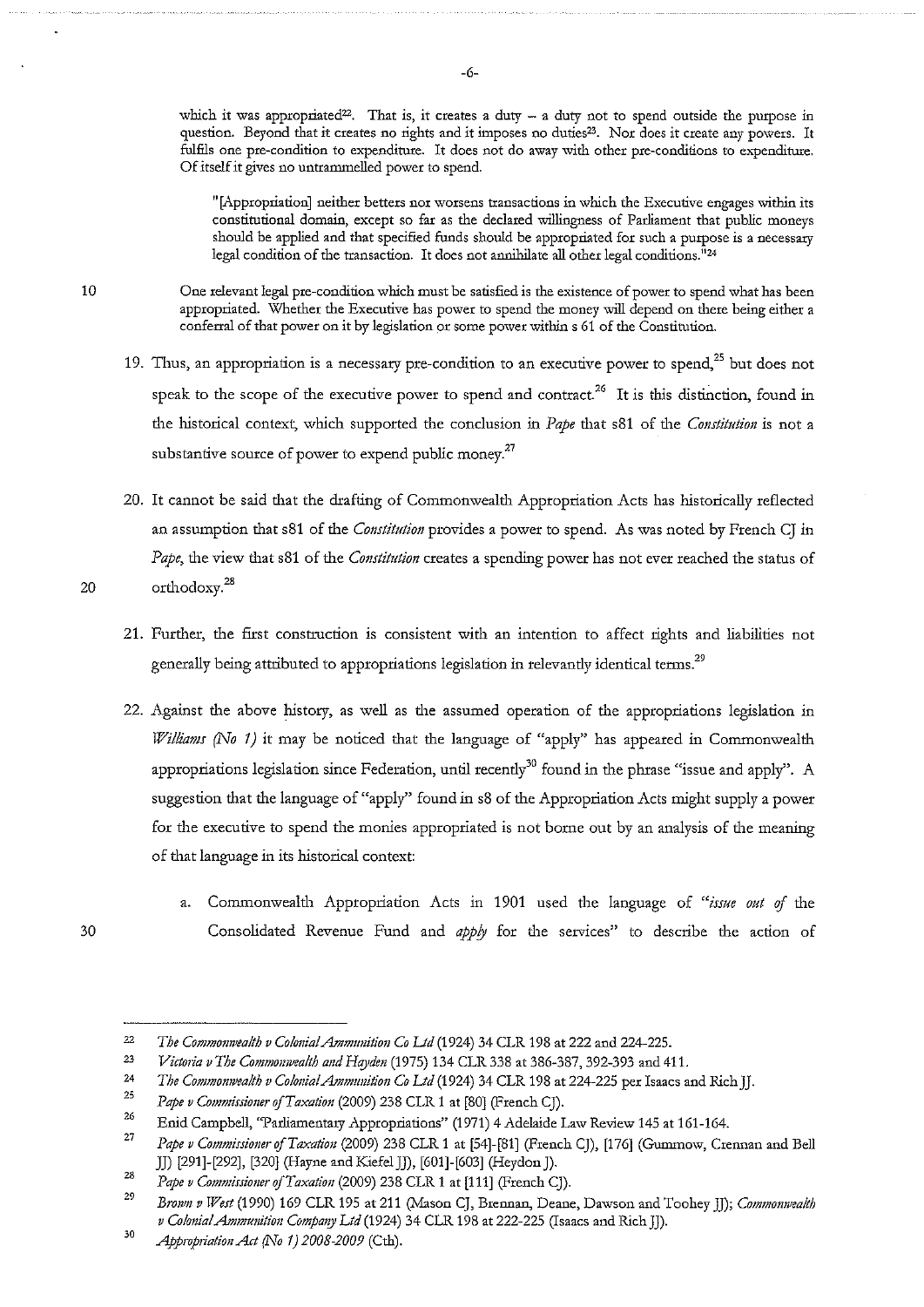appropriation.<sup>31</sup> That language has its origin in very old English statutes where Parliament appropriated funds for the English Crown by providing that "there shall be issued, and applied, a sum not exceeding ...".<sup>32</sup> The model of "issue out of and apply for" was the model commonly used in Australian colonial appropriation Acts.<sup>33</sup>

- b. The operative sections of the English and most Australian colonial Acts did not provide **that sums were "appropriated". Rather, the "issuing out of' and "applying" was the**  appropriation. That is made clear in some of those Acts by the statements of purpose,  $34$ **and marginal notes35 which refer to "appropriation".**
- c. Since the *Appropriation Act 1902-3* (Cth), the language of "issue out of" and "apply" has 10 been supplemented in a subsequent provision which provides that the "sums authorised" "by this Act to be issued" "are appropriated, and shall be deemed to be appropriated".
	- d. The relation between the two components can be seen to have continued in the *Appropriation Act (No 1) 1997-98* (Cth) where it is merged in the same section: see s3(1) and (2). From 2007, it is divided again with the provision concetning application being separated from a provision providing that the "Fund is appropriated as necessary for the purposes of the Act": see ss8 and 14 of the *Appropriation Act (No 1) 2008-2009* (Cth).
	- **23. The notion of "issuing out of' means the notional transfer, in terms of accounting, of funds from**  the Consolidated Revenue Fund. It is also a communication to the Treasurer authorising him or her to make a disbursement for the identified purpose. $^{36}$
- 20 24. Consistent with Barton J's construction of "applied...towards...expenditure" in s87 of the *Constitution*<sup>37</sup> to "apply" for services or expenditure is the notional "separating out", or legal segregation, of funds for a nominated purpose. Applying for a service or expenditure in this sense **does not mean to authorise actual expencliture.38 It assumes a power to spend provided by some**

<sup>31</sup>  An Act To Grant And Apply Out Of The Consolidated Revenue Fund The Sum Of Four Hundred And Ninety-One *Thousand Eight Hundred And Eighty-Two Pounds To The Service Of The Period Ending The Thirtieth Day Of June One Thousa11d Ni11e HmulredA11d One (No 1 of1901)* (Cth), sl.

<sup>32</sup>  **See for example,** *Anno decimo sexto Georgii II c25, An act for granting to his Mqjesty the sum* **of** *one million out of the sinking fund, and for appjying a fmther simt therein mmtioned, for the service* **of** *the )'Car om thousand seven hundred and forty three; and for the further appropriating the supplies granted in this session of parliament* (1743).

<sup>33</sup>  See. e.g. *Appropriation Act (No 5 of 5 Vic, 1841) (SA), Appropriation Act 1832 (1832 No 15a) (NSW), An Act For Appjying Certain Sums Arising From The Revenue &ceivable In Va11 Diemm's Land To The Service ThereofFm·The Year One Thousand Eight Htmd'"d And Thirty Four A11d For Further Apptvpriating The Said Reve11ue (4 Will* W, *No 7)*  (Tas), *Appropriation (5 Will IV No. 6)* (WA). These Acts may be compared to *An Act for applying certain Sums* arising from the Revenue receivable in the Colony of Victoria to the Service thereof, for the year One thousand eight hundred and *fifty-two, and for further appropriating the said Revenue (1851)* (Vic) which used the language of "issue", "apply" and "appropriate".

<sup>34</sup>  See. e.g. *Appropriation Act* (No 5 of 5 Vic, 1841) (SA).

<sup>35</sup>  See e.g. *Approptiation Act 1832 (1832 No 15a)* (NSW).

<sup>36</sup>  *New South Wales v Commonwealth (Surplus Revenue Case*) (1908) 7 CLR 179 at 190 (Griffith CJ).

<sup>37</sup>  *NBJv South Wales v Commomvealth (S111plus Revenue Case)* (1908) 7 CLR 179 at 194 (Barton]).

<sup>38</sup>  Durell, *The Principles & Practice of the System of Control Over Parliamentary Grants* (1917), pp35-36.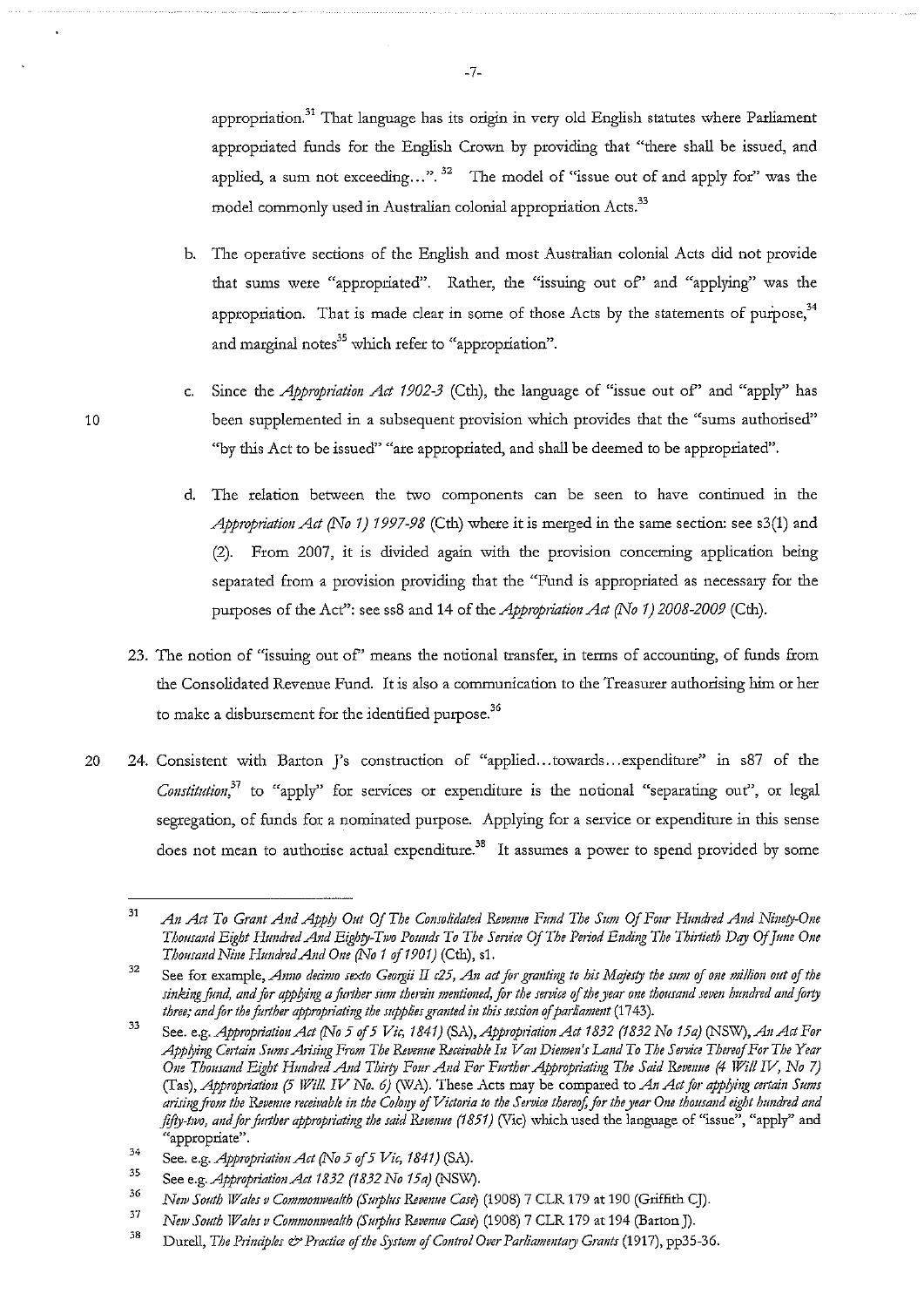other source. If not grounded in statute, that power was found at least so far as it applied to the English executive, and in the colonial governments prior to Federation, in the prerogatives of the **Crown as understood at that time.<sup>39</sup>**

- 25. Accordingly, in relation to the possible argument that s15 or 16 of the Appropriation Acts are the operative provisions effecting appropriation, it may be seen that those provisions are predicated upon the operation of s8. Section 8 satisfies the requirement that an appropriation must designate the purpose or purposes for which the moneys appropriated are to be expended.<sup>40</sup> Sections 15 and 16 effect the appropriation for the purposes that s8 authorises.
- 10
- 26. There are two further reasons to reject the second or third suggested constructions of the Appropriation Acts referred to at [11] above. **First, those consttuctions would open**  Commonwealth appropriations legislation to the scrutiny ordinarily associated with Commonwealth legislation to determine whether it is supported by a head of power, which to date has been assumed to be inappropriate and unnecessary.<sup>41</sup> However, as has been noted by this Court, the language of the Appropriation Acts provides insufficient textual basis for the determination of constitutional validity. 42
- 27. Indeed, the fact that it has been said that it is a matter for Parliament to determine the level of generality with which appropriation purposes are expressed<sup>43</sup> is best accounted for on the basis that appropriation legislation governs the relationship between the executive and Parliament, not Parliament and the citizen. Thus it has been said, an appropriation does nothing to attract to its 20 operation the principles which have been developed in respect of Commonwealth legislation creating rights, obligations and duties.<sup>44</sup> Likewise, whatever the location of the Commonwealth's legislative power to make laws appropriating money.<sup>45</sup> and whatever the limit imposed by the phrase **"purposes of the Commonwealth" in s81 of the** *Constitution,* **it has been said that when a particular**  expenditure is challenged for validity, the resolution of that question will ordinarily not be resolved

-8-

<sup>39</sup>  See *Victoria v Commonwealth and Hayden (AAP Case)* (1975) 134 CLR 338 at 404-405 (Jacobs J); *New South Wales v Bardolph* (1934) 52 CLR 455 at 474-475 (Evatt J), 496 (Rich J), 508 (Dixon J). (Here, the taxonomical **question regarding whether the common law capacities are properly labelled as "prerogative" may be put to**  one side: see *Williams v Commonwealth* (2012) 248 CLR 156 at [25] (French CJ)). As to the Crown's prerogatives in the colonies, see Chitty, *Prerogatives of the Crown* (1820), p32.

<sup>40</sup>  *Bmvn v West* (1990) 169 CLR 195 at 208 (Mason CJ, Brennan, Deane, Dawson and Toohey JJ); *Victoria v Commomvealth and Hqydm* 0AJ> *Case)* (1975) 134 CLR 338 at 392 (Mason]); *Ne!v South Wales v Commomvealth (Smplus Revenue Case)* (1908) 7 CLR 179 at 200 (Isaacs J).

<sup>41</sup>  *Victoria v Commonwealth and Hayden (AAP Case)* (1975) 134 CLR 338 at 394 (Mason J).

<sup>42</sup>  *Victoria v Commonwealth and Hayden (AAP Case)* (1975) 134 CLR 338 at 394 (Mason J), 411 (Jacobs J); *Pape v CommissionerojTaxation* (2009) 238 CLR 1 at [197] (Gummow, Crennan and BellJJ).

<sup>43</sup>  *Combet v Commonwealth* (2005) 224 CLR 494 at [160] (Gummow, Hayne, Callinan and Heydon JJ).

<sup>44</sup>  *Victoria v Commonwealth and Hayden (AAP Case)* (1975) 134 CLR 338 at 410-411 (Jacobs J).

<sup>45</sup>  See *Northern Suburbs General Cemetery Reserve Trust v Commonwealth* (1993) 176 CLR 555 at 601 (McHugh J).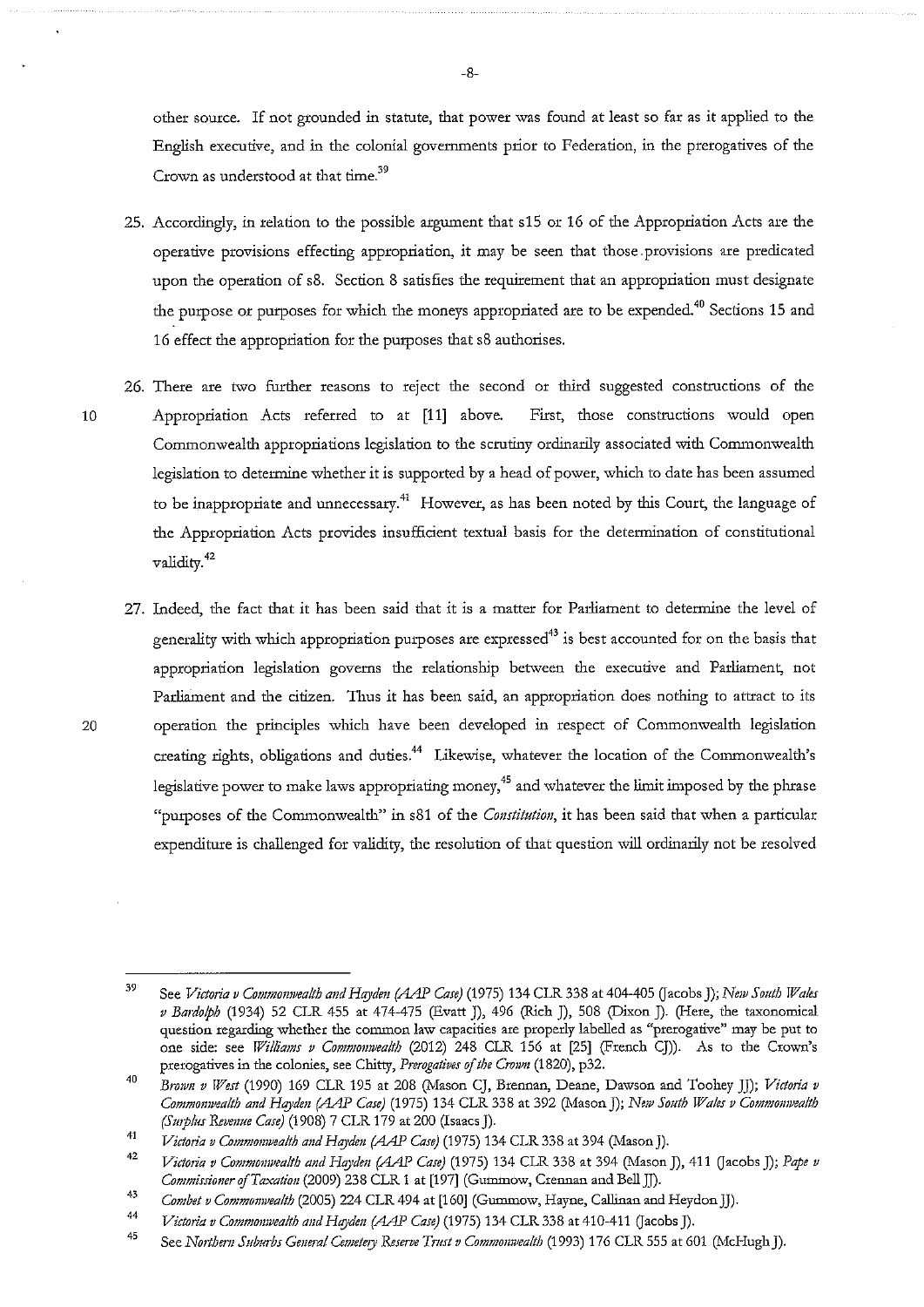by examining the limits of the phrase "purposes of the Commonwealth", but involves an inquiry of the ambit of the legislative or executive power said to be engaged if the expenditure is made.<sup>46</sup>

- 28. Second, those constructions mean that the Appropriation Acts, dealing as they do with the ordinary annual services of government, did not deal "only with such appropriation" contrary to s54 of the *Constitution.* That provision, inserted to prevent the practice of tacking<sup>47</sup> unrelated measures to **appropriation bills to "coerce or embarrass the Senate"48, prohibits other measures being attached,**  including those which would provide authority to create rights and liabilities in relation to the funds appropriated. While a breach of s54 would not render the Appropriation Acts invalid,<sup>49</sup> this Court should be slow to construe s8(1) as evidencing a decision by the Parliament to act in a manner 10 contrary to s54.
	- 29. If an Appropriation Act could include a power to spend without contravening s54, that would alter the balance of power between the House of Representatives and Senate.<sup>50</sup> If a power to spend and contract could form part of a law of appropriation, it follows that it would not be possible for the Senate to amend it by reason of the limits fixed in s53. That would mean that whether the Senate had power to amend the conferral of that power would depend not on the substance of the law, but whether it was contained in a law concerning appropriation or another Act.

## *Validi!J* if *the Appropriation Acts*

- 30. If either of the second or third constructions identified in [11] above is adopted, and the Appropriation Acts are understood to provide a statutory authority to spend and contract, then that 20 authority must be supported by a head of Commonwealth legislative power.<sup>51</sup>
	- **31. The process of characterisation to detetmine whether a law is within power is well setded. As**  Gleeson CJ, Gummow, Hayne, Heydon and Crennan JJ said in *New South Wales v Commonwealth (JV'ork Choices Case}:'<sup>2</sup>*

**The general principles to be applied in determining whether a law is with respect to a head of legislative power are well settled. It is necessary, always, to construe the constitutional te}.."t and to do that 11with all** 

-9-

<sup>46</sup>  Pape v Commissioner of Taxation (2009) 238 CLR 1 at [316]-[317] (Hayne and Kiefel JJ).

<sup>47</sup>  48 Official Record of the Debates of the Australasian Federal Convention, Second Session, Sydney (1897), p539-540; Third **Session, Melbourne, p2075-6; See also Quick and Garran,** *Annotated Constitution* **of** *the Australian Commonwealth,*  p674.

**Commonwealth,** *Report of the Royal Commission on the Constitution,* **p9; See also Odgers,** *Australian Smate Practice*  (lOth ed), p297.

<sup>49</sup>  *Northem Suburbs General Cemetery Reserve Tmst v Commomvealth* (1993) 176 CLR 555 at 578 (Mason CJ, Deane, Toohey and Gaudxon JJ); *Westem Altstralia v Commouwealth (Native Title Case)* (1995) 183 CLR 373 at 482 (Mason CJ, Brennan, Deane, Toohey, Gaudron and McHugh JJ).

<sup>50</sup>  Moore, *The Constitution of the Commonwealth of Australia*, (2nd ed, Sweet and Maxwell, 1910), p145.

<sup>51</sup>  52 **So much must follow from the rejection of the broad view of the Commonwealth's power to spend and contract (a power to spend and contract unlimited by subject matter) in** *Williams v Commomvea/th* **(2012) 248**  CLR 156 at [37] (French CJ), [159] (Gummow and Bell JJ), [253] (Hayne J), [534] (Crennan J), [594] (Kiefel J).

<sup>(2006) 229</sup> CLR 1 at [142] (Gleeson CJ, Gummow, Hayne, Heydon and Crennan JJ).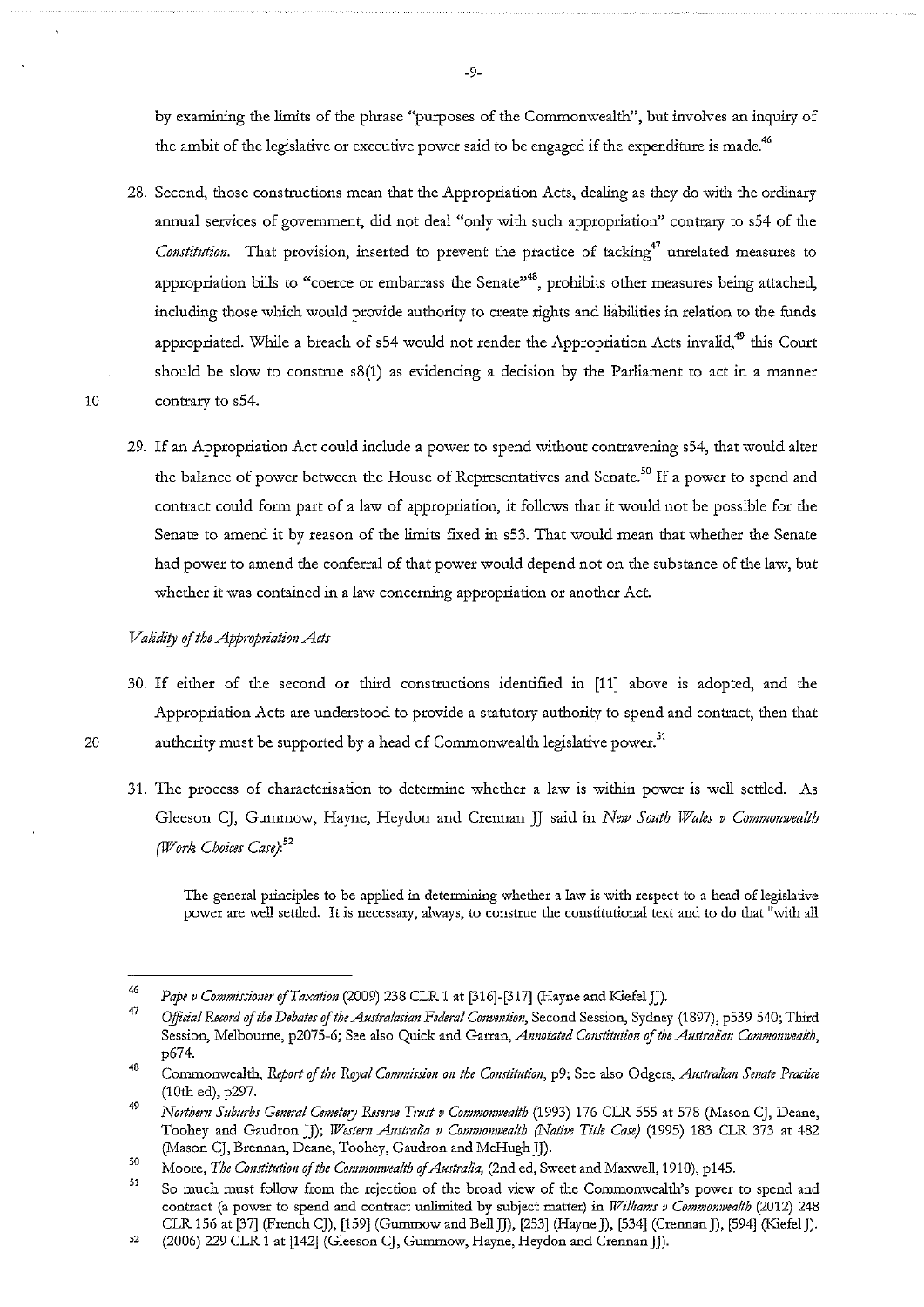**the generality which the words used admit"53. The character of the law must then be determined by reference to the rights, powers, liabilities, duties and privileges which it creates54. The practical as well as the legal operation of the law must be examined55. If a law fairly answers the description of being a law with respect to two subject-matters, one a subject-matter within s 51 and the other not, it is valid**  notwithstanding there is no independent connection between the two subject-matters<sup>56</sup>. Finally, as **remarked in** *Grain Pool* **of** *Westem Australia v The Commomvea/t/;57,* **<sup>11</sup> if a sufficient connection \¥-i.th the head of power does exist, the justice and wisdom of the law, and the degree to which the means it adopts are necessary or desirable, are matters oflegislative choice5811 •** 

32. Section 8 of the Appropriation Acts provides that an amount specified for an outcome for an

10 Agency may be applied for expenditure for the purpose of contributing to achieving that outcome. The relevant outcome to be considered for the Education, Employment and Workplace Relations Portfolio is Outcome 2:

> **Improved learning, and literacy, numeracy and educational attainment for school students, thxough funding for quality teaching and learning environments, workplace learniog and career advice**

33. The meaning of Outcome 2 may be affected by matters contained in a Portfolio Statement because s4 provides that they are relevant documents for the purposes of s15AB *Acts Interpretation Act 1901* (Cth). Further, by force of s8(2), the inclusion of the NSCSWP, formerly the National School Chaplaincy Program (NSCP), in the Portfolio Statements in a manner that indicates that is to be treated as an activity in respect of Outcome  $2<sub>1</sub>$ <sup>59</sup> deems that expenditure to be for the purpose of 20 contributing to Outcome 2.

- 34. In order to be valid s8 must be supported by a head of power. There are two routes that require analysis:
	- a. first, by considering s8(1) and Outcome 2; and
	- b. second, by considering  $s(1)$ , relying on the deeming provision in  $s(2)$ , combined with the Portfolio Statements.
- 35. The analysis via the first route is as follows. Section 8(1) of the Appropriation Acts does not limit the manner in which Outcome 2 is to be achieved other than by indicating that it is through funding for certain matters and objectives. The terms of Outcome 2 are very broad. It authorises spending on a very broad range of possible programs or grants that would be in furtherance of "[i]mproved

<sup>53</sup>  R *v Public Vehicles licensing Appeal T1ibtmal (Tas); Ex pmte Australiau National Ainvqys Pry Ltd* (1964) 113 CLR 207 at 225-226; *Grain Pool of Western Australia v The Commonwealth (2000)* 202 CLR 479 at 492 [16].

<sup>54</sup>  *Kartinyeri v The Commonwealth (1998) 195 CLR 337 at 352-353 [7], 372 [58]; <i>Grain Pool (2000) 202 CLR 479 at* 492 [16].

<sup>55</sup>  *Re Dingian* (1995) 183 CLR 323 at 369; *Grain Pool* (2000) 202 CLR 479 at 492 [16].

<sup>56</sup>  *ReF; Ex parte* F (1986) 161 CLR 376 at 388; *Grain Pool* (2000) 202 CLR 479 at 492 [16].

<sup>57</sup>  (2000) 202 CLR 479 at 492 [16].

<sup>58</sup>  *Leask* (1996) 187 CLR 579 at 602.

<sup>59</sup>  Portfolio Budget Statements 2011-2011, Budget Related Paper NO. 1.6, Education, Employment and Workplace Relations Portfolio, [Special Case Annexure 62, Vol 5, pp2082, 2105]; Portfolio .Additional Estimate Statements 2011-2012, Education, Employment and Workplace Relations Portfolio, [Special Case Annexure 64, Vol5, pp2183, 2191]; Portfolio Budget Statements 2012-2013, Budget Related Paper NO. 1.6, Education, Employment and Workplace Relations Portfolio, [Special Case Annexure 66, Vol 5, pp2271, **2283]; Portfolio Budget Statements 2013-2014,, Education, Employment and Workplace Relations Portfolio**  Overview, [Special Case Annexure 68, Vol 5, pp2379, 2387].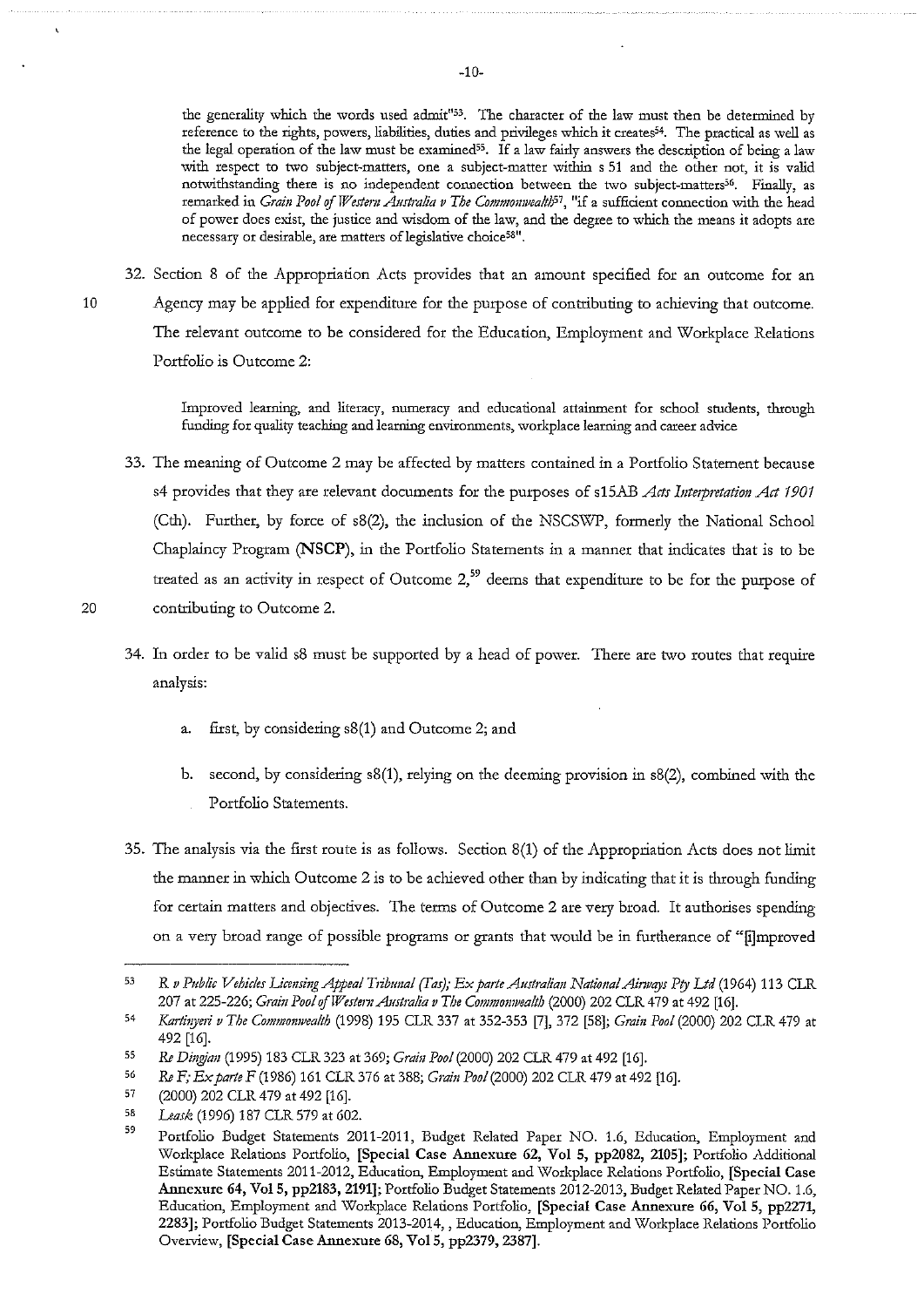**learning, and literacy, numeracy and educational attainment for school students'' so long as they**  involve "funding for quality teaching and learning environments, workplace learning and career advice". Outcome 2 does not prescribe *who* may be funded to achieve the objectives it contains, or *how* those objectives will be attained. Nor does it prescribe *what* will be funded to achieve those objectives.

- 36. Thus whatever view is taken of the scope of s51 (xxiiiA) of the *Constitution* as concerns "benefits to students",<sup>60</sup> Outcome 2, as picked up by  $s(1)$ , is so broad that it cannot be said to be supported by it.
- **37. The question then arises whether Outcome 2 can be read down so as to bring it within power,**  10 pursuant to s15A of the *Acts Interpretation Act 1901* (Cth) (AIA). The following points apply to the operation of s15A AIA:
	- a. The opening words of slSA, "Every Act shall be read and construed subject to the *Constitution,* **and so as not to exceed the legislative power of the Commonwealth" creates a**  rule of construction.<sup>61</sup> It has been explained to mean that all Commonwealth laws shall be held to be valid so far as possible. $^{62}$
	- b. That operation of the rule is explained by a statement of intent in s15A that if apart from **the section the enactment were construed in excess, it shall nevertheless be valid to the**  extent to which it is not in excess. That rule needs to be applied bearing in mind the limits of judicial power.<sup>63</sup> Section s15A does not invite a choice between available limits by redrafting. This means the impugned law itself must supply, by the identification of the subject matter, the relevant limit.<sup>64</sup>
	- c. Section 15A ALA is subject to a contrary intention.<sup>65</sup> It may appear from the impugned law expressly, or by implication, that if it cannot have a full and complete application to all cases according to its terms, it should not apply to any individual case.<sup>66</sup>
	- d. It would seem to be easier to apply s15A where separate words or phrases are used (which can be divided) leaving those that are within power.<sup>67</sup> It may also be applied to general words that can be confined to a more limited class: see, for example, the approach with

<sup>60</sup> *Williams v Commonwealth* (2012) 248 CLR 156 at [273]-[286] (Hayne J), [408]-[441] (Heydon J), [570]-[574] (Kiefel J). G1

*R v Poole; Ex pmte Hemy (No 2)* (1939) 61 CLR 634 at 656 (Evatt J).

<sup>62</sup>  *Pidoto v Victoria* (1943) 68 CLR 87 at 108 (Latham CJ).

*G3*  Pape v Commissioner of *Taxation* (2009) 238 CLR 1 at [251] (Gummow, Crennan and Bell JJ). See also *Western* Australia v Commonwealth (Native Title Case) (1995) 183 CLR 373 at 485-486 (Mason CJ, Brennan, Deane, Toohey, Gaudron and McHugh JJ).

<sup>64</sup>  *R v Poole; Ex pmte Hemy (No 2)* (1939) 61 CLR 634 at 653 (Dixon]).

*G5 Re Dingjan; Ex pmte Wagmr(1995)* 183 CLR 323 at 339 (Brennan]), 371-372 (McHugh]).

<sup>6</sup>G Pidoto v Victoria (1943) 68 CLR 87 at 108 (Latham CJ).

G7 *R v Commonwealth Conrt of Conciliation and Arbitration; ex parte Whybrow* (1910) 11 CLR 1 at 54 (Isaacs J).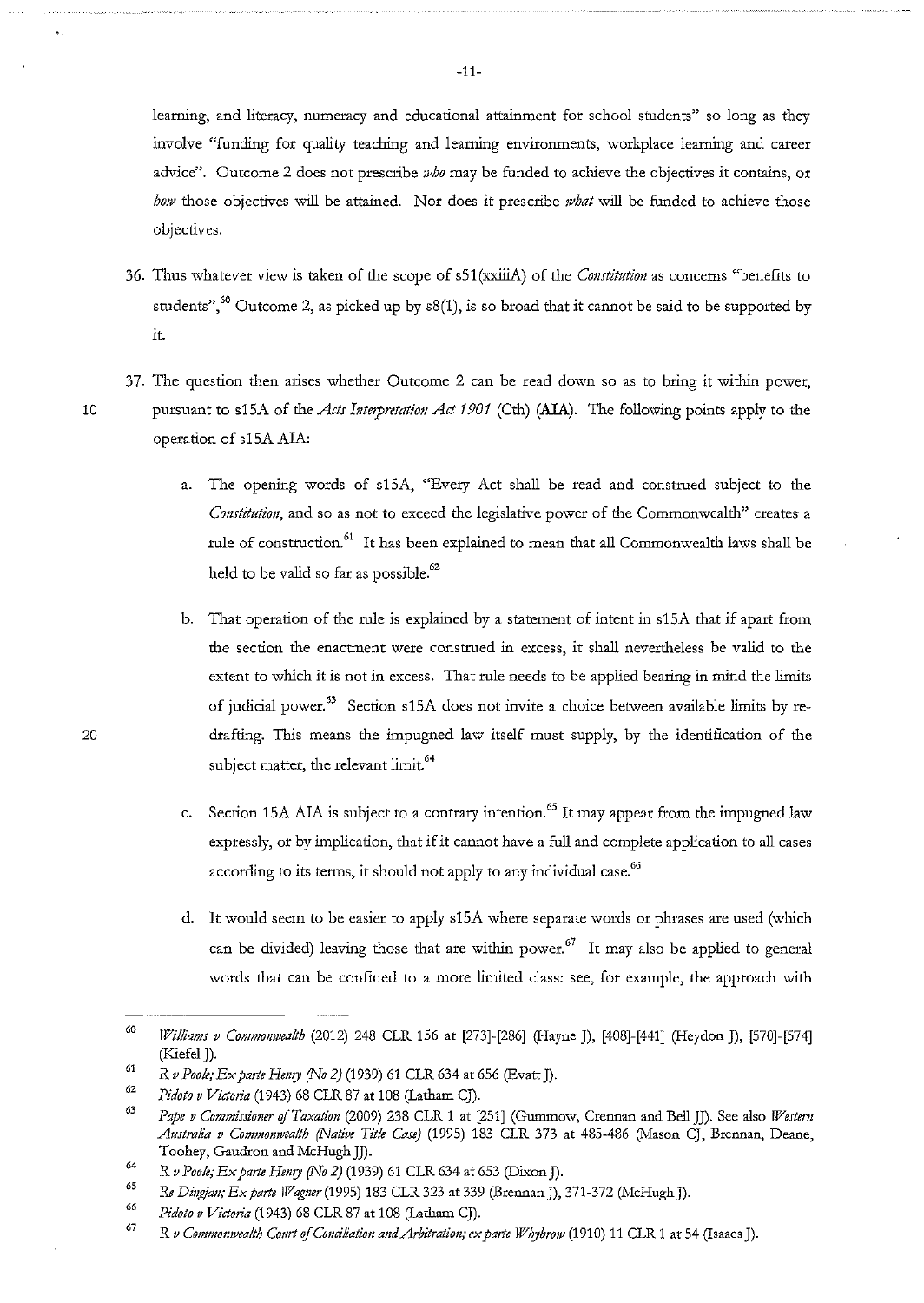**respect to the phrases, "functions and powers",68 "in any suit to which** ... **a State is a party",69 "trade and commerce",70 and the word "aerodrome".71** 

- e. Section 15A AlA is less readily applied to preserve a law which has operation both within and beyond power that provides for a general scheme not comprised of discrete components. In that event, the law fails because it is either not textually possible to read the provision as defined by a certain limit, or a limit is not supplied by the law or the subject **matter. <sup>72</sup>**
- 38. It is not possible here to apply s15A AlA to Outcome 2 because its terms do not supply a relevant limit to which it should be read down.
- 10 39. As to the second route via  $s(1)$  and the deeming provision in  $s(2)$  of the Appropriation Acts, on its face, s8(2) is not in terms that expressly limit its operation to a head of power. However, s15 AlA may be applied to read it down in a manner similar to that suggested by this Court in *R v Hughes.*<sup>73</sup> On this approach, s8(2) can be read down by interpreting the word "activities" to mean only activities *iu 1datiou to a Commonwealth head* of *legislative power.* On rlus analysis, the question then becomes whether the NSCP/NSCSWP as described in the Portfolio Statements is an activity that is supported by a head of power.
	- 40. The NSCP /NSCSWP was described in each of the relevant Portfolio Statements in slighrly different **terms:**
- a. In relation to the *Appropriation Act (No 1) 2011-2012* (Cth), the Portfolio Statement 20 provided:

National School Chaplaincy Program - a voluntary program which provides up to \$20 000 per **year for schools to establish chaplaincy services, or enhance existing services, to provide pastoral**  care for students and the school community. This Budget extends and expands the Program with an additional \$222 million.<sup>74</sup>

b. In relation to the *Appropriation Act (No 3) 2011-2012* (Cth), the Portfolio Statement provided:

The National School Chaplaincy and Student Welfare Program (NSCSWP) replaced the National School Chaplaincy Program, which ceased on 31 December 2011.

<sup>68</sup>  R *v Hughes* (2000) 202 CLR 535 at [43] (Gleeson CJ, Gaudron, McHugh, Gummow, Hayne and Callinan JJ).

<sup>69</sup>  *British Americmz Tobacco Australia Ltd v Western Aush"alia* (2003) 217 CLR 30 at [85]- [87] (McHugh, Gummow and Hayne JJ).

<sup>70</sup>  *Newcastle and Hunter River Steamship Co Ltd v Attorney-General for the Commonwealth* (1921) 29 CLR 357; *Huddart Parker Ltd v Commonwealth* (1931) 44 CLR 492.

<sup>71</sup>  R *v Poole; Ex parte Hemy (1\To 2)* (1939) 61 CLR 634 at 652 (Dixon J).

<sup>72</sup>  *Pape v Commissioner of Taxation (2009) 238 CLR 1 at [251] (Gummow, Crennan and Bell JJ).* 

<sup>73</sup>  (2000) 202 CLR 535 at [43] (Gleeson CJ, Gaudron, McHugh, Gummow, Hayne and Callinan]]).

<sup>74</sup>  Portfolio Budget Statements 2011-2011, Budget Related Paper NO. 1.6, Education, Employment and Workplace Relations Portfolio, [Special Case Annexure 62, Vol 5, p2105].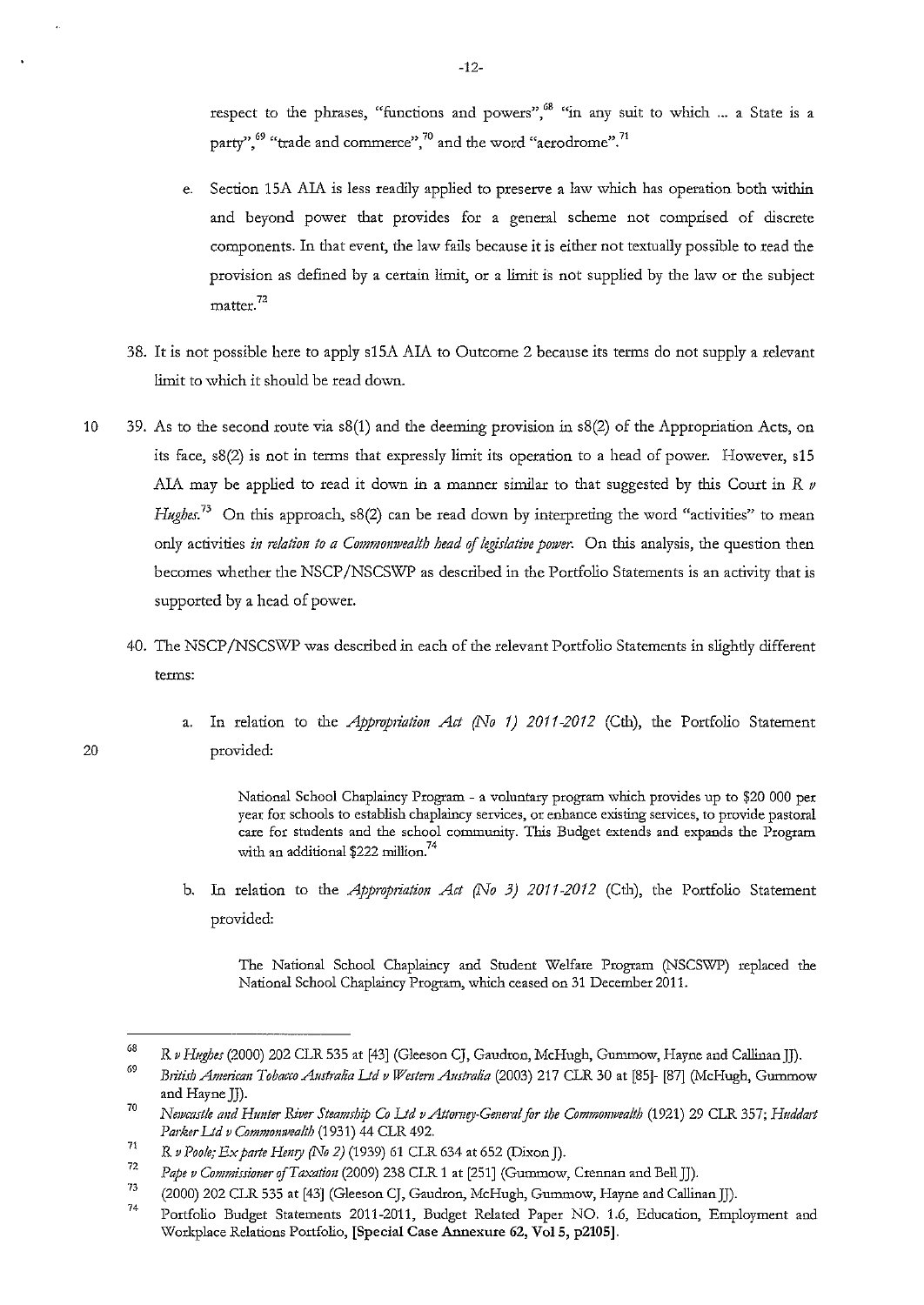The NSCSWP is a voluntary program that provides up to \$20,000 per year (\$24,000 in remote **areas) for schools to establish chaplaincy or secular student welfare services, or enhance existing services, to provide pastoral care for students and the school community?<sup>5</sup>**

c. In relation to the *Appropriation Act (No 1) 2012-2013* (Cth), the Portfolio Statement provided:

**National School Chaplaincy and Student Welfare Program - a voluntary program that assists school communities to support the wellbeing of their students including strengthening values,**  providing pastoral care and enhancing engagement with the broader community. In the 2011- 2012 Budget, the Government provided an additional \$222 million to extend the scheme to up **10 to an extra 1000 schools from 2012, with priority given to schools service disadvantaged areas or**  in regional and remote locations.<sup>76</sup>

> d. In relation to the *Appropriation Act (No 1) 2013-2014* (Cth), the Portfolio Statement provided:

**National School Chaplaincy and Student Welfare Program - assists school communities to support the wellbeing of their students including strengthening values, providing pastoral care and enhancing engagement \vith the broader community.<sup>77</sup>**

- 41. The following points may be made:
	- a. none of the descriptions are framed by reference to a Commonwealth head of legislative **power;**
	- b. in relation to the first and second descriptions, the pastoral care provided by the program is not only for students, but also for the "school community";
	- c. in relation to the third and fourth descriptions:
		- i. the program's assistance is not directed at students, but at "school communities", to support the wellbeing of their students;
		- ii. the program is described in purposive terms, describing an objective to assist **school communities "to support the wellbeing of their students";**
		- **111. the program lists certain matters as** *included,* **namely "strengthening values,**  providing pastoral care and enhancing engagement with the broader community". However, those matters do not limit the means by which the objective is to be achieved.
- 42. These descriptions of the NSCP/NSCSWP are of such breadth that the NSCP/NSCSWP cannot be said to be supported by a head of power. In particular, s51(xxiiiA) of the *Constitution* does not

20

<sup>75</sup>  Portfolio .Additional Estimate Statements 2011-2012, Education, Employment and Workplace Relations Portfolio, [Special Case Annexure 64, Vol 5, p2191].

<sup>76</sup>  Portfolio Budget Statements 2012-2013, Budget Related Paper NO. 1.6, Education, Employment and Workplace Relations Portfolio, [Special Case Annexure 66, Vol 5, p2283].

<sup>77</sup>  **Portfolio Budget Statements 2013-2014, Education, Employment and Workplace Relations Portfolio**  Overview, [Special Case Annexure 68, Vol 5, p2387].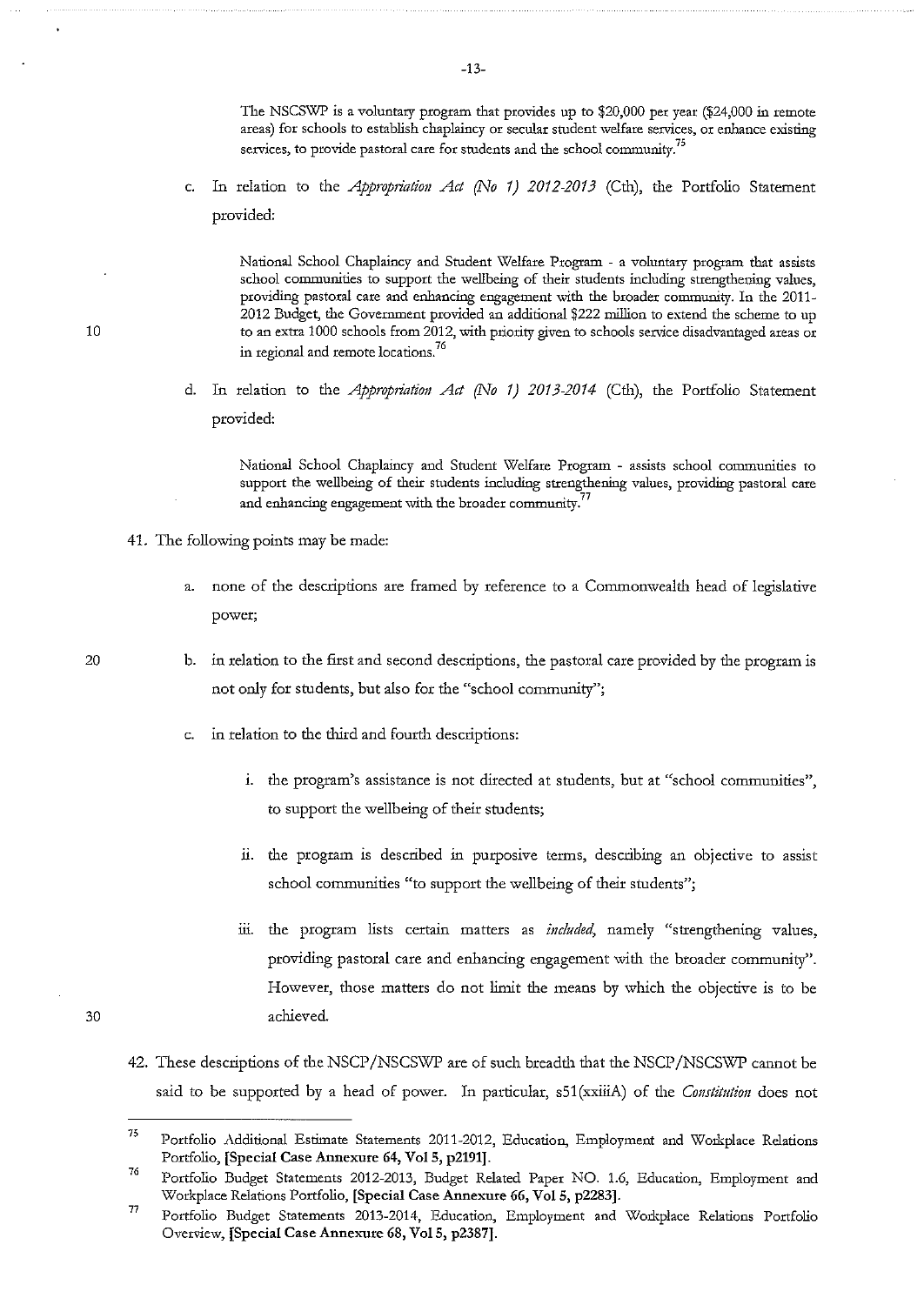support the program if for no other reason than the program is not limited to support to *studmts* and matters incidental thereto. As to any possible reliance on s51(xx) of the *Constitution,* nothing in the descriptions indicates that trading or financial corporations are to be involved in the delivery of the NSCP/NSCSWP. Prima facie, s8(2), construed in the manner explained above, cannot operate to deem the NSCP/NSCSWP as an authorised expenditure for the purposes of Outcome 2.

43. It is not possible for s8(2) to operate to deem part of the NSCP/NSCSWP as an authorised expenditure for the purposes of Outcome 2, for reasons analogous to those discussed above in the context of s15A AIA, namely, the description of the NSCP/NSCSWP does not supply any relevant limit. Its draftiog provides for flexibility as to the program it authorises so as to permit that program 10 to adapt as needed. Because of this, there is no relevant indication as to those components of the NSCP/NSCSWP that are considered integral, or whether Parliament would have intended an adapted version of the program to still operate if the whole of the program did not. Further, it cannot be said that Parliament would have dedicated the same amount of money for expenditure on the program had it contemplated a limited version of the program. As Gibbs J concluded in relation to the  ${\rm AAP:}^{78}$ 

> It is not possible to sever the Plan into valid and invalid purposes, so as to save part of it. The Appropriation Act, in so far as it makes an appropriation for the purposes of the Plan, is invalid.

## Construction and Validity of s32B FMA Act and item 407.013 of Part 4 of Schedule 1AA of the FMA Regs

44. The starting point for the analysis of whether the Commonwealth is authorised by s32B of the FMA

20 Act, and a regulation made under it, to enter into, vary and expend money under the SUQ Agreement made as part of the NSCSWP is the text and structure of s32B itself.

*Constmction* of *s32B F.MA Act* 

- 45. Though s32B is to be found within the wider financial management framework for the **Commonwealth executive, it does not draw much of its meaning from that context. Aside from its**  relation to s44 and 65 FMA Act, it stands alone from the other provisions - in no small part due to the fact that it was inserted along with other consequential amendments in response to the decision in *Williams (No 1).<sup>79</sup>*
- 46. In short, s32B purports to empower the Commonwealth to variously "make, vary or administer" prescribed arrangements or grants. It does so· in the following way:
- 30
- a. as stated above, as a source of power, s32B FMA Act is not engaged if there is available another source of power. The expression, "If apart from this subsection", operates to mean

79 Explanatory Memorandum to the *Finandal Framework Legislation Amendment Bill (No 3)* 2012 (Cth).

<sup>78</sup>  *Victoria v Commonwealth and Hayden (AAP Case)* (1975) 134 CLR 338 at 378 (Gibbs J).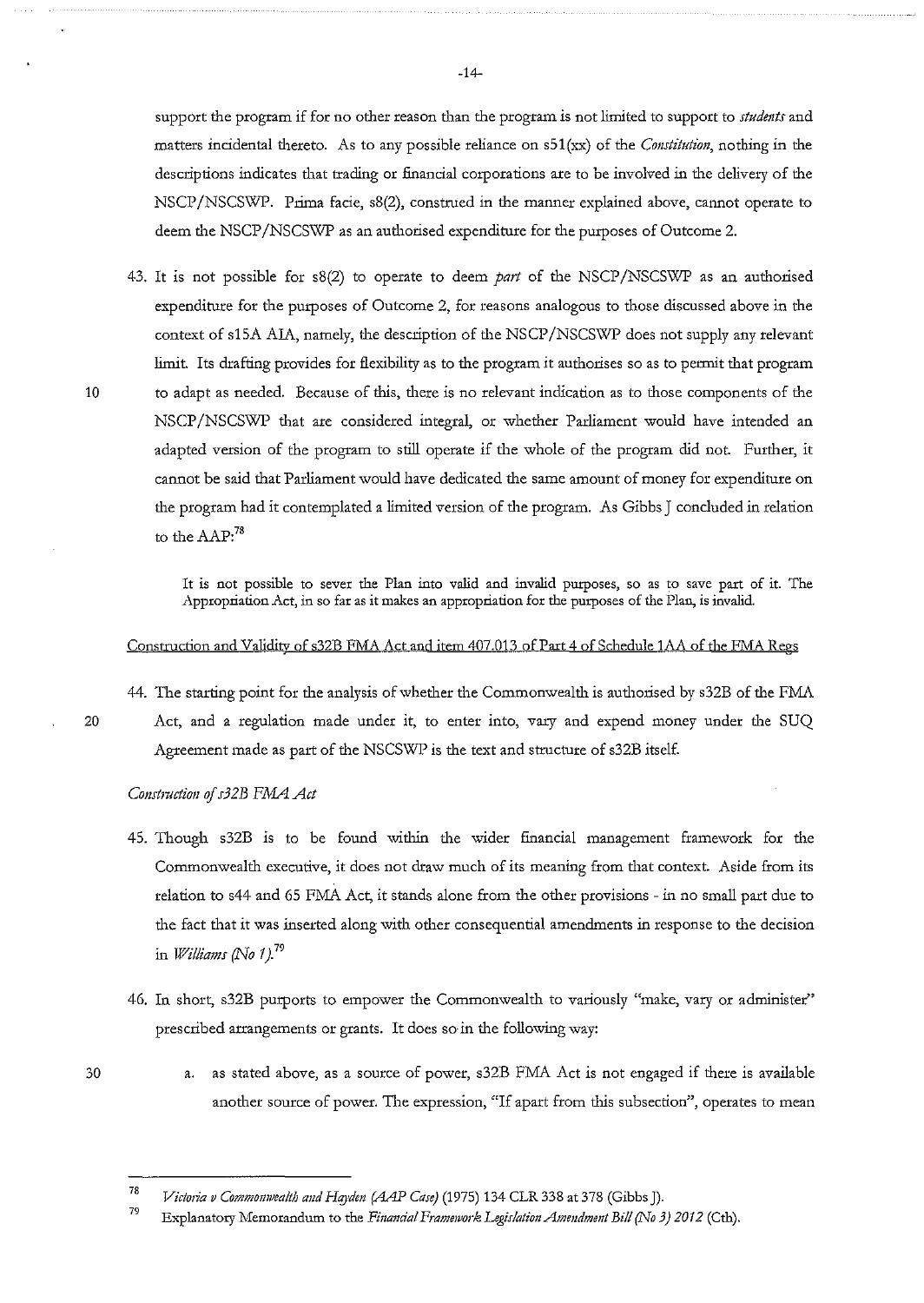**that s32B will operate as a provision of last resort and requires other sources to have been exhausted before it will confer power;** 

- **b.** it confers power that is executive in character. The two references to "power to make..." in s32B(1) are to power in the limited sense of Commonwealth "executive power". That is so bearing in mind that the purpose of s32B is a legislative conferral of authority to undertake acts, namely, to "make, vary or administer" arrangements or grants, that are carried out by the executive. That is reinforced by  $s32B(2)$  which identifies that those exercising the powers will be executive officers, being a Minister or Chief Executives: see also s44 FMA Act;
- c. the limitation that the Commonwealth has power to make, vary or administer arrangements **or grants "subject to compliance with this Act, the regulations, Finance Minister's Orders,**  Special Instructions and any other law" limits only the manner of exercise of the power conferred. That is, these matters operate not to limit the conferral of the power, but to limit **the manner of exercise of the power once conferred;** 
	- **d. the reference to "specified in regulations" empowers the making of regulations pursuant to**  s65 of the FMA "permitted by this Act to be prescribed".
- 47. The power conferred on the Commonwealth by s32B is not expressly limited by reference to any reason *why* the "Commonwealth does not have power, to make, vary or administer" the arrangement or grant. Further, s32B is not limited to the circumstances in *Williams (No 1)*, namely where the 20 contract and payments under it are not supported by legislation. Tims, on its face, it will operate both where:
	- **a. executive action to make, vary or administer a grant or arrangement has purportedly been**  authorised by an Act which has been held to exceed legislative power; and
	- **b. executive action to make, vary or administer a grant or arrangement is not authorised by the**  *Constitution* or any Act, whether or not an Act could have been passed to make, vary or administer the grant or arrangement.
	- 48. Thus, on its face, s32B FMA Act operates beyond the limits of Commonwealth legislative power.

#### *Reading down ofs32B and the effict on the power to make regulations*

- 49. However, pursuant to slSA AIA, s32B should be read down in such a way as not to exceed 30 Commonwealth legislative power.
	- 50. The last two propositions referred to above at [37](d) and (e) above have particular inlplications for reading down s32B, and, as will be seen, for the FMA Regs.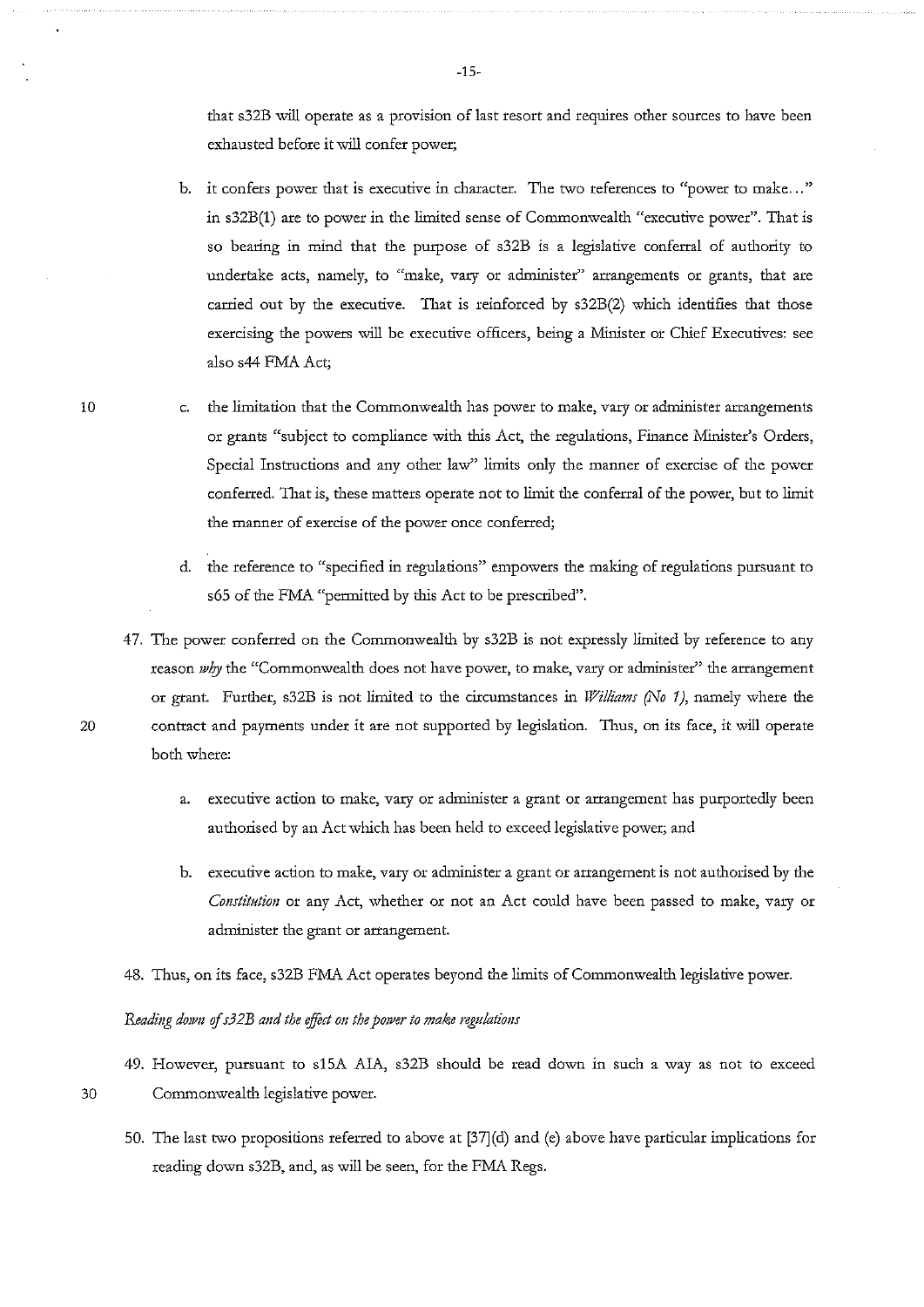51. As above in relation to the Appropriation Acts, the reading down required is similar to that in *R v Hughes.* 80 It is achieved by reading in the words "by reason of the absence of an Act the Commonwealth has legislative power to enact'' such that s32B(l) reads:

If:

apart from this subsection, by reason of the absence of an Act the Commonwealth has legislative power to enact the **Commonwealth does not have power to make, vary or administer:** 

- (i) an arrangement ...
- 52. This gives s32B FMA Act an operation where Parliament could have enacted a law authorising the making, varying or administering of an arrangement or grant, but has not. If that is the appropriate 10 reading down - and it is suggested it is one that gives the broadest possible operation to s32B that falls within power - then it also follows that the scope of the regulation making power provided by a **combination of s32B and s65 to "specify'' particular "grants", "arrangements" or "programs'' is also**  to be limited by the full extent of Commonwealth legislative power. That is, the scope of Commonwealth legislative power delimits the boundary of "arrangements", "grants" and "programs" that may be the subject of valid regulations under the FMA Act.
- 53. The consequence is that the issues of constitutional validity and validity of the regulation collapse into a single question. If a regulation exceeds the regulation-making power, it will simultaneously be both invalid by reason of being contrary to the limits of Commonwealth legislative power and beyond the terms of the regulation-making power because it was not "permitted by the Act" to be 20 specified.
	- 54. At this point, comment should be made regarding the effect of Parliament, rather than the Governor-General, having enacted the impugned portions of the FMA Regs pursuant to s3(1) of the *Financial Framework Legislation Amendment Act (No 3) 2012* (Cth) **(FFL Amending Act).**
	- 55. Parliament's action in enacting the impugned regulation means that it is unnecessary to consider the scope of s65 FMA Act for the purpose of considering item 407.013. It is sufficient to enquire whether item 407.013 of Part 4 of Schedule lAA of the FMA Regs, in its operation with s32B FMA Act, is supported by a head of power. That requires the application of the ordinary process of construction and characterisation of item 407.013.
- 56. Alternatively, it could be argued that by amending the FMA Regs, rather than including the items 30 within the FMA Act, Parliament has indicated an intention that those items be treated as regulations, such that in order to be valid, they must be within the scope of the regulation-making power in s65 FMA Act. This view is supported by the fact that under s3(2) of the FFL Amending Act, Parliament has indicated that the fact of amendment of the FMA Regs by Parliament does not prevent their further amendment or repeal by the Governor-General.<sup>81</sup> On this alternative approach,

<sup>80</sup>  (2000) 202 CLR 535 at [43] (Gleeson CJ, Gaudron, McHugh, Gummow, Hayne and Callinan]]).

<sup>81</sup>  That Parliament intended that the limits of s65 FMA Act be observed is further supported by the fact that the rule of construction in s13 LIA, which requires a "legislative instrument" to be construed by reference to the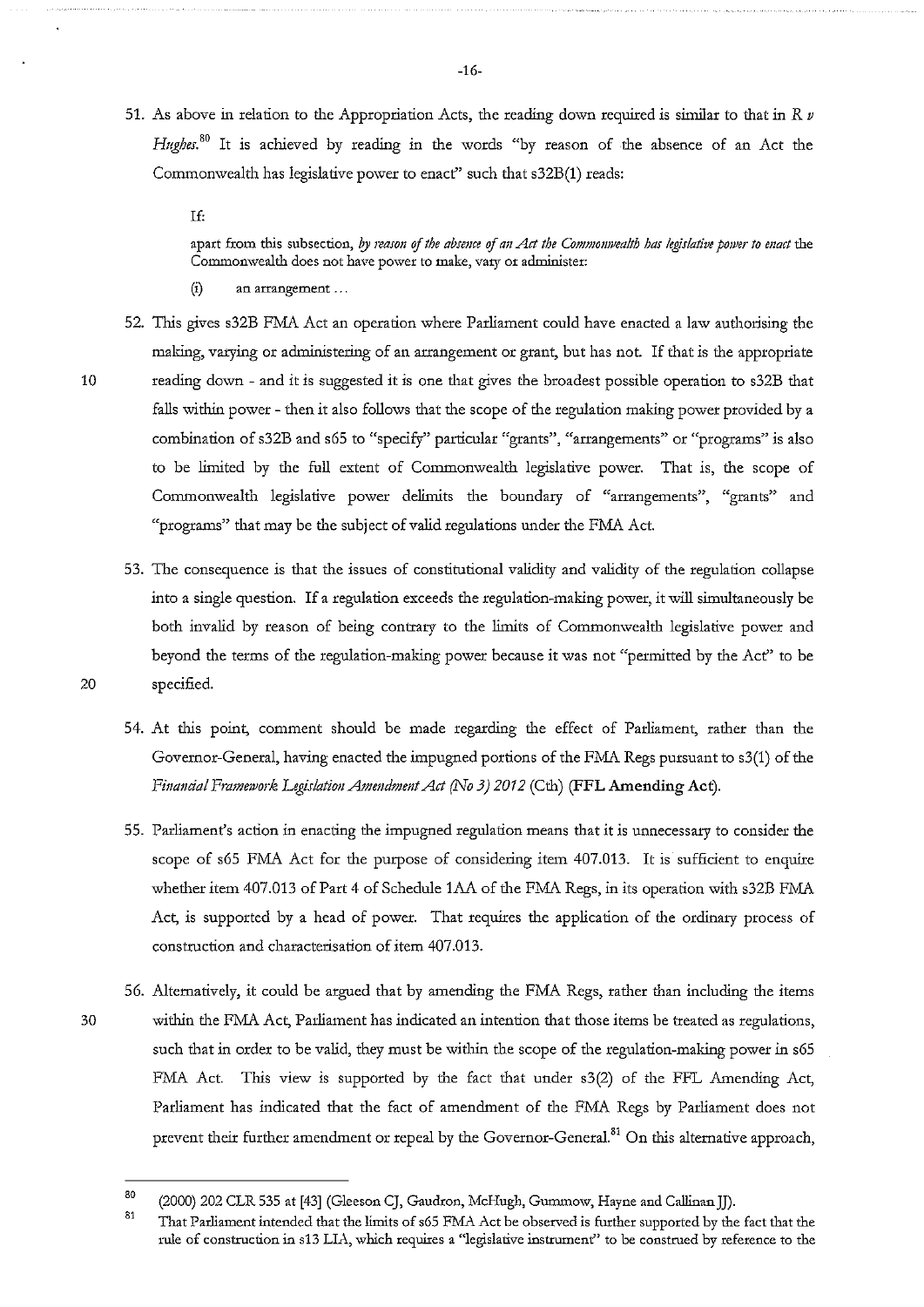the validity of the FMA Regs would need to be tested according to the ordinary process for determining the validity of regulations:

- a. first, to determine the meaning of the words in the Act conferring the authority to legislate;
- b. second, to determine the meaning of the subordinate legislation itself; and
- c. finally to decide whether the subordinate legislation complies with the description in the Act <sup>82</sup>
- 57. As to the first point ( $[56](a)$  above), the scope of the regulation making power is to be determined by reference to the character of the statute and the nature of the provisions it contains. Regulations which vary or depart from positive provisions of the Act or go outside the field of operation the Act 10 marks out for itself will be beyond power.<sup>83</sup> As to the second point, the true scope of the regulation and its practical legal effect may be used to determine invalidity.<sup>84</sup>
	- 58. If the alternative approach is adopted, one does not proceed to determine the validity of s32B FMA Act by first determining whether a particular item listed in the regulations is supported by a head of legislative power. That would reverse the order of inquiry. That approach would beg the question of the scope of the regulation-making power to include a certain matter in the regulations. The scope of the regulation-making power cannot be determined without an understanding of s32B of the FMA Act itself. Further, this approach would face the difficulty that a regulation-making power must itself be supported by Commonwealth legislative power in order to be valid.<sup>85</sup>
- **59. However, as noted, because in this case the question whether the regulation is within power turns**  20 on whether the regulation specifies a program that is with respect to a head of legislative power, a process of characterisation of the regulation, as would ordinarily be applied in relation to determining validity of Commonwealth legislation, is to be undertaken. In short, whether one approaches item 407.013 as legislation, or as a regulation, the inquiry will be the same.

power conferred on the regulation-maker under the enabling legislation, applies notwithstanding that the FMA Regs were relevantly amended by Parliament. Although the FFL Amending Act is not a "legislative instrument'' within the definition of s5(1) LI.A, pursuant to s5(3) LI.A an instrument that is registered in the **Federal Register of Legislative Instruments is taken to be a c'legislative instrument". This includes original**  legislative instruments and compilation instruments. A compilation of the FMA Regs, as amended by the FFL Amending Act, was registered, pursuant to s33(1) LIA on 3 July 2012 with Federal Legislative Register Code F2012C00412.

<sup>82</sup>  *McE!dow11ey v Forde* [1969] 2 .AllER 1039 at 1068 (Lord Diplock); *Esmo11ds Motors Pty Ltd v Commomvealth* (1970) 120 CLR 463 at 466 (Barwick CJ).

<sup>83</sup>  84 *M01to11 v U11io11 Steamship Compmry* of *Ne1v Zeala11d* (1951) 83 CLR 402 at 410 (Dixon, McTiernan, Williams, Webb, Fullagar and Kitto JJ).

*Swan Hill C01poratio11 v Bradbury* (1937) 56 CLR 746 at 757-759 (Dixon J).

<sup>85</sup>  *Victorian Stevedoring & General Contracting Co Pty Ltd v Dignan* (1931) 46 CLR 73 at 101 (Dixon J), 120 (Evatt J),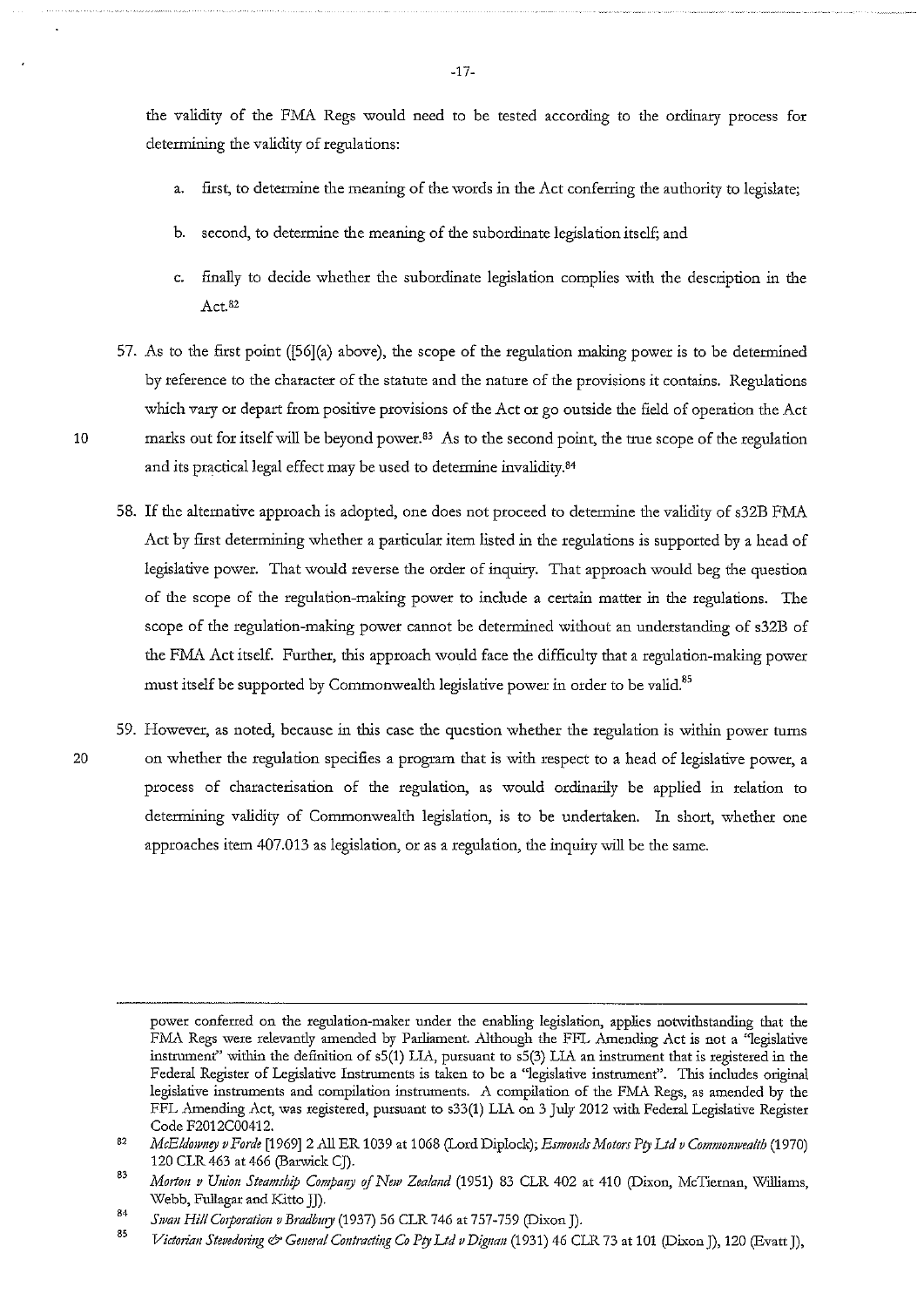*Construction of item 407.013 ofPart4 of Schedule 1AA of the FMA Regs* 

- 60. Here, the regulations, by specifying a number of programs pmport to provide the Commonwealth with power to "make, vary or administer" an arrangement in relation to a program with a particular name and a stated objective.
- 61. Turning to this case, the regulation made is:
	- 407.D13 National School Chaplaincy and Student Welfare Program (NSCSWP) *Oijective: To assist school comnumities to supp01t the wellbeing* **of** *their studmts, including* **I?J** *strmgthening valms, providing pastoral care and mhandug engagement with the broader community.*
- 62. The question of construction that precedes characterisation turns on the significance of the name 10 and the objective, and the relationship between the two.
	- 63. It authorises a program with a particular label (which it may be observed has already changed) and with a stated objective. The label and objective are to be read together with the objective informing the character of the named program.
	- 64. The listed examples appearing after the expression "including" do not limit the objective, "to assist **school communities to support the wellbeing of their students". The scope of that expression can**  be gauged by understanding that "assist", "support" and "wellbeing" are words of considerable breadth. The regulation would apparently authorise funding for anything that aided a school **community (parents, teachers, school councils and. other interested bodies) to contribute to**  wellbeing (either physical, spiritual or scholastic) of students.
- 20 65. The regulation would apparently authorise any means of achieving the stated objective. The variety of possibilities authorised is not limited by understanding that the objective has been advanced under that name by a particular form of program. That is, the meaning of the regulation is not to be detennined by consideration of how it has been implemented. Accordingly, it is irrelevant for the purposes of considering the validity of item 407.013 to resort to consideration of the NSCSWP Guidelines, or any specific agreement under the NSCSWP, such as the SUQ Funding Agreement.

*Characterisation of item 407.013 of Part 4 of Schedule 1AA of the FMA Regs to determine if it is within power* 

- 66. In support of the validity of item 407.013, reliance is placed by the First and Second Defendants on:
	- a. s51(xxiiiA) of the *Constitution*;
	- b. s51(xx) of the *Constitution*; and
	- c. s61 read together with s51(xxxix) of the *Constitution*.<sup>86</sup>

<sup>86</sup>  First and Second Defendants' Amended Defence, [92](b) [Core Special Case Book, Document 4]. The Third Defendant relies upon s51(xxlliA) and s51(xx): Third Defendant's Amended Defence, [38] [Core **Special Case Book, Document 5].**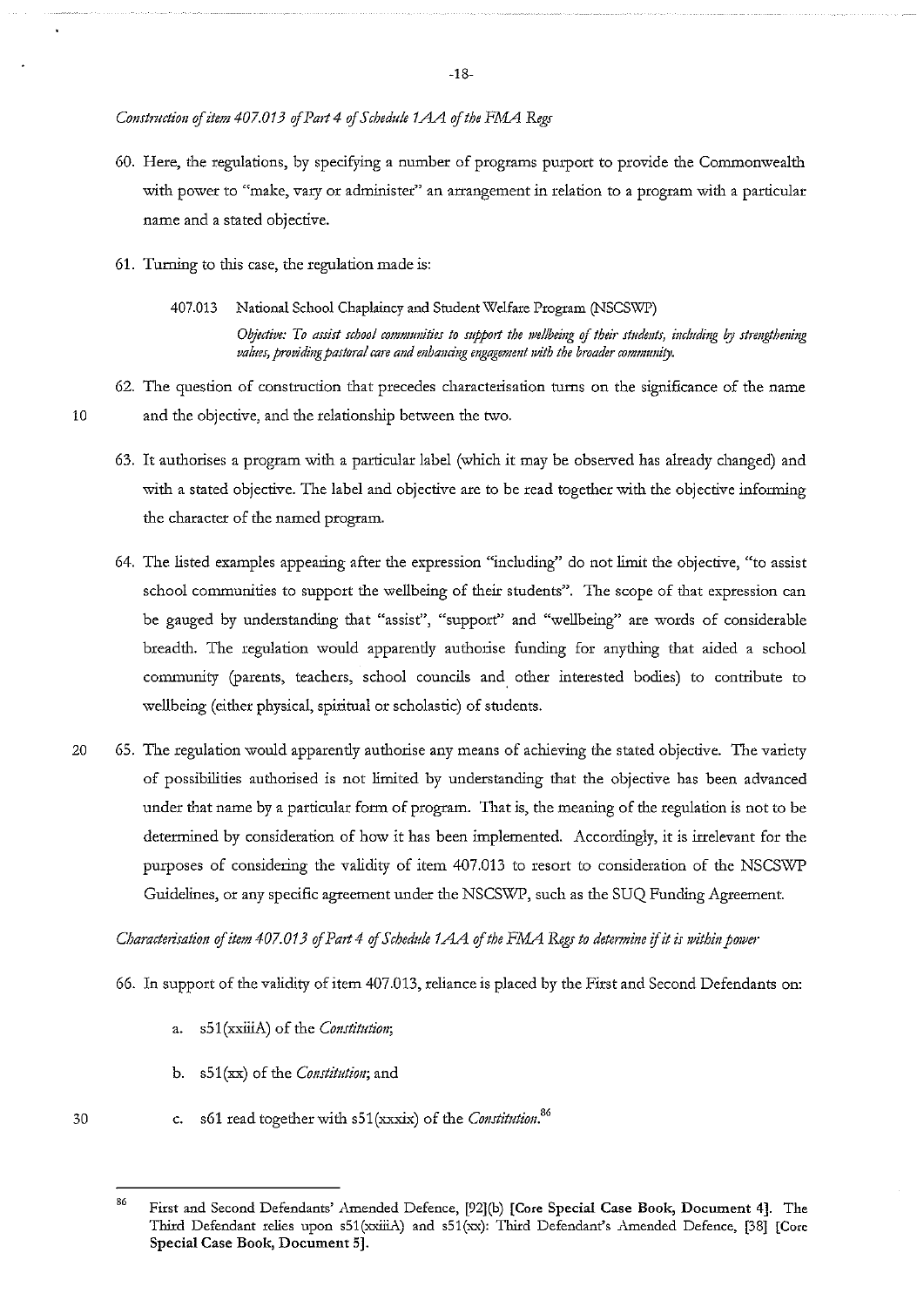- 67. As to the reliance placed upon s61 read together with s51(xxxix) of the *Constitution*, it is difficult to see how these sections are relevant. Given that  $s51$ (xxxix) only operates on executive power vested by the *Constitution*, it can have no relevant work to do in relation to s32B FMA Act which is only **engaged once other possible sources of executive power have been exhausted.**
- 68. It remains therefore to consider what support for item 401.013 might be provided by sSl(xxiliA) and  $s51(xx)$  of the Constitution.
- 69. While the FMA Regs, having relevantly been made by Parliament and not by the Governor-General are therefore not open to challenge on the basis of uncertainty, $^{87}$  the uncertainty of the language in the regulations gives rise to difficulties in characterising whether the regulation is within power:
	- a. item 401.013, (similarly with the immediately preceding regulation and many others) is not drafted in terms that expressly or implicitly suggest they are limited by the terms of a head of Commonwealth legislative power;
		- **b.** the regulation makes no express link to "trading or financial corporations", nor is any link to trading or financial corporations available by implication. It is no more than a possibility that a particular arrangement entered into for the purposes of the program will be with a trading or financial corporation, or that services provided under an arrangement for the purposes of the program will be delivered by a trading or financial corporation. The **regulation cannot even be said to meet the long-rejected test of "touching and concerning"88 the subject of trading and financial corporations;**
- c. the reference to students does not apparently limit the program to them so that it could be **to provide services to that group alone. That is so because the reference to "students" in**  both the title and objective is not apparently limiting. The meaning of the program as a "School Chaplaincy and Student Welfare program" suggests the program may equally operate to assist schools. That is explained by the reference to the program operating to **"assist school communities" including by "enhancing engagement with the broader**  community". Though the end may be said to benefit students, that end is to be achieved indirectly by assisting the school community at large. That is, it would appear the program will operate to aid parents, friends, and community groups;
- d. the regulation is expressed in purposive terms, but the relevant heads of power which are 30 said to support it are expressed in terms of a subject matter;
	- e. the regulation expressed in terms of the achievement of an objective, that is in purposive terms, does not limit the means of achieving that objective. Though there is no reason in

10

<sup>87</sup>  King Gee Clothing Co Pty Ltd v Commonwealth (1945) 71 CLR 184.

<sup>88</sup>  *Bank ojNe1v South Wales v Commomveafth* (1948) 76 CLR 1 at 182-187 (Latham CJ).